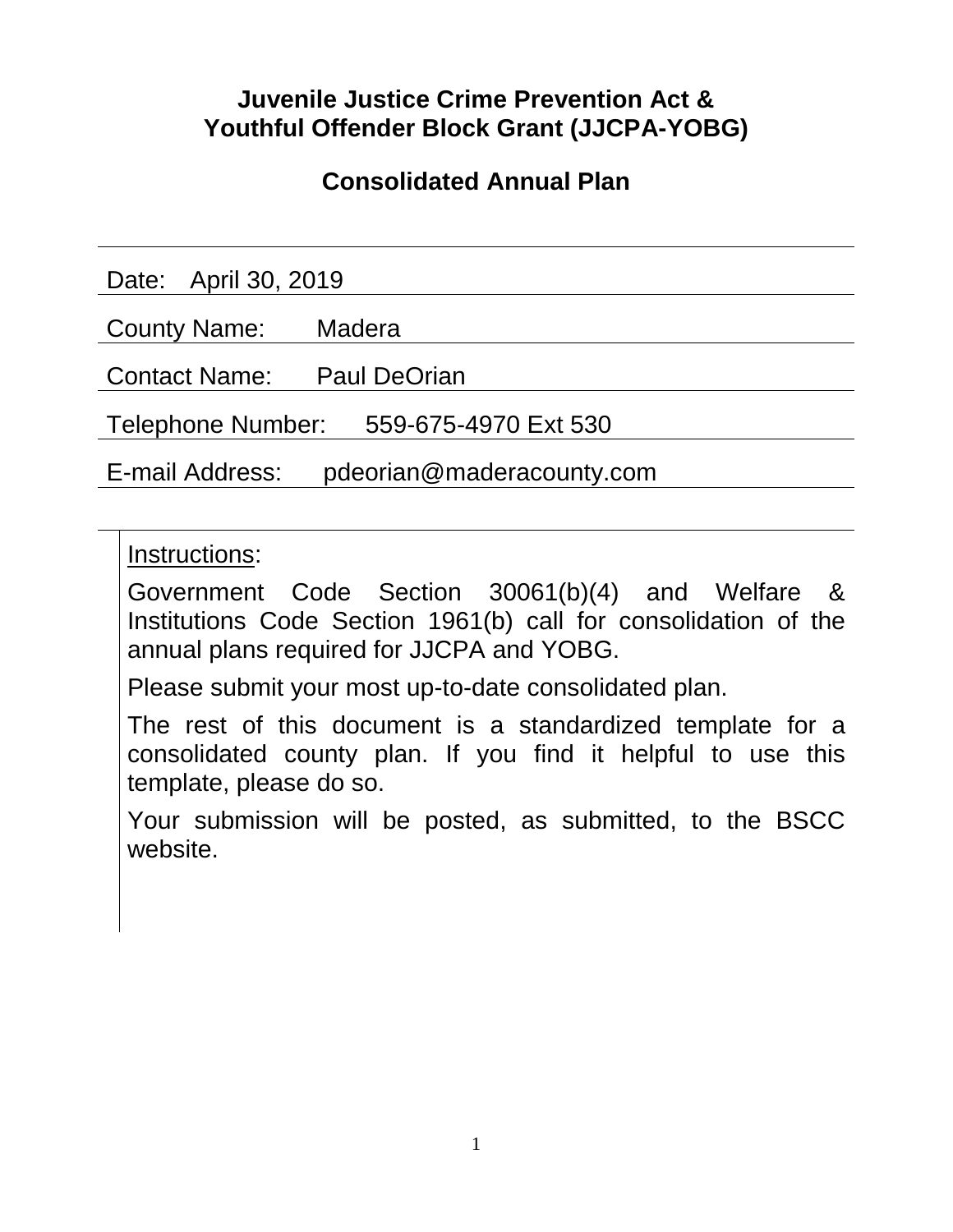# MADERA COUNTY COMPREHENSIVE MULTI-AGENCY JUVENILE JUSTICE PLAN

# 2019 2020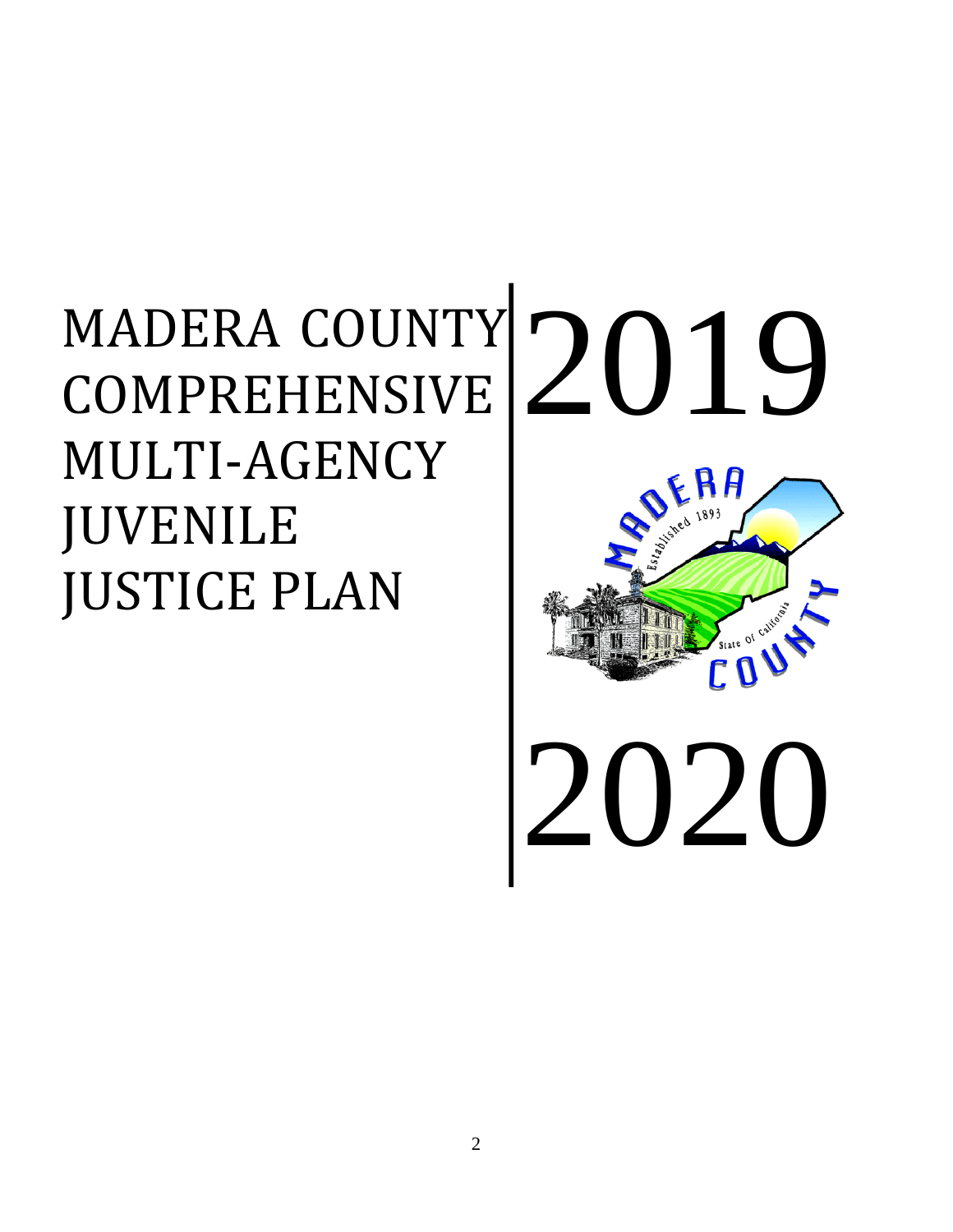### **MADERA COUNTY JUVENILE JUSTICE COORDINATING COUNCIL COMPREHENSIVE MULTIAGENCY JUVENILE JUSTICE PLAN (CMJJP)/ LOCAL ACTION PLAN (LAP)**

### **2019-20**

### **INTRODUCTION**

To meet Legislative requirements of the Schiff-Cardenas Crime Prevention Act of 2000, a State funded grant project, the Comprehensive Multi-agency Juvenile Justice Plan (CMJJP), was derived from the Local Action Plan. The two plans are consolidated into the CMJJP/LAP. The updated Plan will review the current services, and address specific issues which pertain to the area of juvenile crime.

The CMJJP/LAP confronts the problems of youth in Madera County from a systems perspective. This perspective suggests that the problems of youth crime are related directly to issues involving the families, community, private and governmental agencies, as well as law enforcement, the courts, and the correctional systems. The Plan has its roots in ongoing efforts in collaboration and coordination through locally initiated activities. These activities are summarized below and in a tradition of cooperation and multi-agency initiatives in addressing the complications of youth crime and at-risk populations. The CMJJP/LAP is intended as a blueprint for future planning activities and the development, implementation, and evaluation of future programs and policies.

Madera County has developed an existing continuum of services that strongly emphasizes collaboration across agency boundaries toward reducing crime and delinquency for delinquent and pre-delinquent youth. The County has a history of developing such inter-agency projects through dedication of pre-existing resources and maximizing external funding through a range of projects. The major strengths found through this Comprehensive Multi-agency Juvenile Justice Plan/Local Action Plan include:

- A commitment to addressing the problems of youth through on-going development of an Interagency Children and Youth Services Council.
- A continuum of care, using graduated services and programs ranging from prevention and intervention to incapacitation.
- Collaborative service delivered through programs such as Court Day School and Correctional Academy have been implemented to improve behavior through Corrective Thinking and New Choices curriculum. Recently, Adverse Childhood Experiences (ACEs) and Edovo Learning Tablets have been added in to the behavior modification scheme.
- Programs recognizing the need to deal with the multiple causes and problems leading to at-risk and high-risk behavior.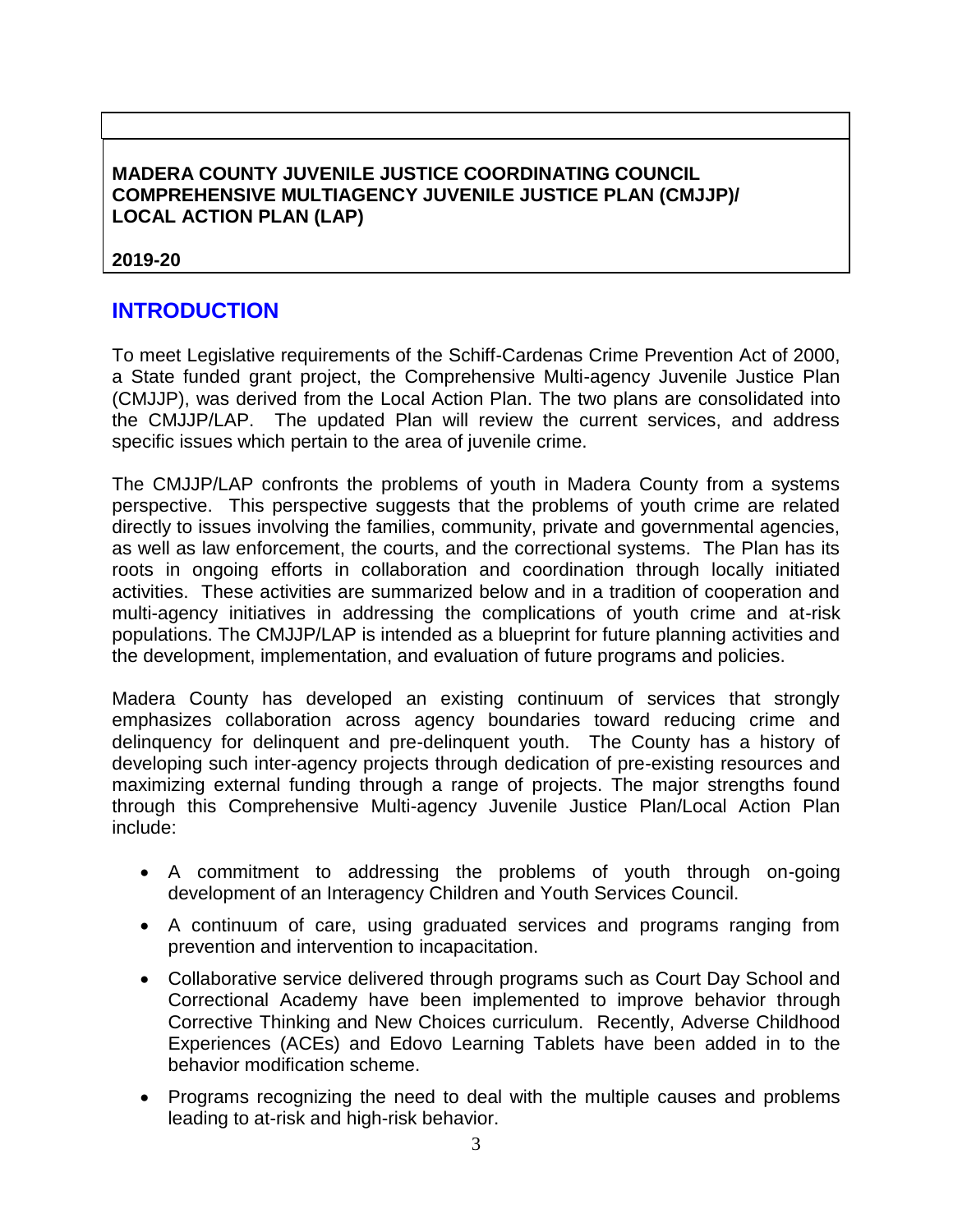### **EXECUTIVE SUMMARY**

This Comprehensive Multi-agency Juvenile Justice Plan/Local Action Plan has two overlapping purposes. First, as a stand-alone document, this plan summarizes past and current efforts at combating juvenile crime in Madera County. As a Plan, this document reviews the existing system and identifies gaps in services that address juvenile delinquency, crime, and related problems. This description of the range of solutions addressing these problems directs future planning efforts and program development by providing an empirical framework for discussion and planning efforts. Second, this Plan provides the basis for an ongoing application to the Corrections Standards Authority (CSA) for funding of specific program initiatives developed through this planning process.

As part of the planning process, the Juvenile Justice Coordinating Council spent considerable time in developing their mission, goals and objectives. The Juvenile Justice Coordinating Council examined a diverse body of material, including existing and past Madera County documents as well as academic research. Expert opinion and community perspectives were solicited from key participants in county and civic affairs. The Juvenile Justice Coordinating Council Mission Statement includes elements from previous work and research findings wherein group consensus was established:

The mission of the Madera County Juvenile Justice Coordinating Council shall be: Enhancing public safety through use of the full continuum of timely and appropriate prevention, intervention, suppression and punishment options. Effective use of these options will hold youth accountable and propel them toward productive and responsible citizenship, which will result in a reduced rate of youths continuing with problem behavior leading to adult crime.

This mission will be addressed through the meeting of specific goals and objectives. Services and programs will be provided that prepare youths and their families to make responsible decisions and lifestyle changes. Accomplishing these goals will involve the following activities:

- Continuing the development of the continuum of care, through the development of prevention, treatment, and aftercare components.
- Stressing prevention and suppression: encourage and support prevention and intervention services at the front end of the system.
- Involving government and private agencies in all activities.
- Engaging families in these goals.
- Continuing the commitment to future planning and collaborative work.
- Improving services to under-served communities/populations.
- Information sharing by collaborative partners for case management and evaluation and developing empirical indicators that allow evaluation of outcome measures.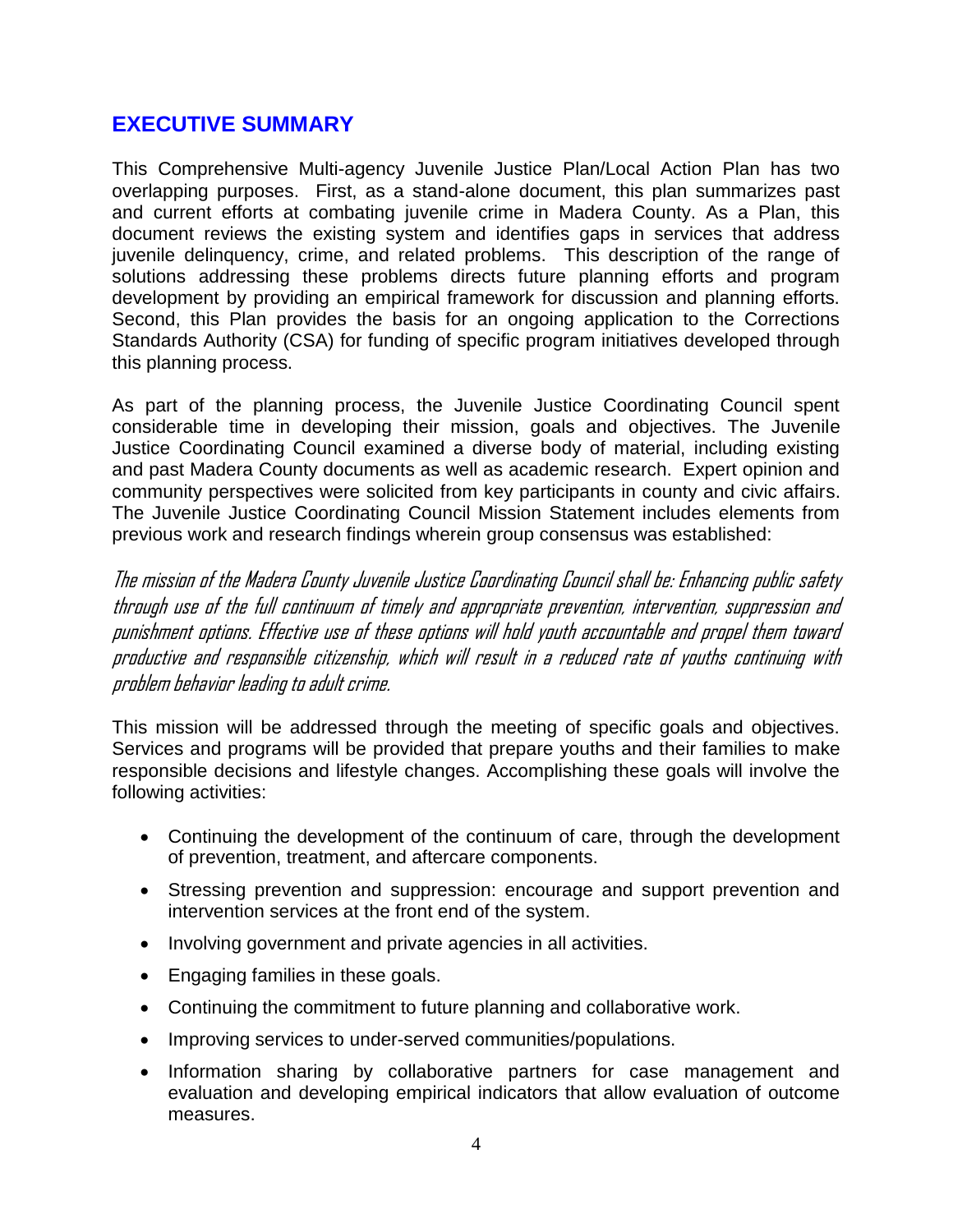### **IDENTIFIERS OF YOUTH AT-RISK**

The problems of at-risk and high-risk youth in Madera County are much like jurisdictions throughout the country and previous research has shown, those youth who exhibit the greatest risk factors are best served in prevention programs.

At-risk and high-risk youth are composed of individuals who meet the following problem criteria:

- School: Those with truancy and attendance issues; those with behavior and adjustment problems; those in danger of failing; and youth either dropping out or in danger of dropping out.
- Family: Those youth residing with families in conflict (including violence and abuse in the home); children of substance abusers; and those whose parents lack fundamental parenting skills. Family issues are often a precursor to youth failing to attend school.
- Community: Anti-social peers and premature independence: Those youth involved in gang or gang-like activities; those youth who are at-risk of developing attachments to anti-social friends and norms, and engaging in activities outside convention; those exhibiting signs of early independence through rebelliousness and early initiation into problem behaviors such as truancy; and those out of parental control, and/or suffering from a mental health disorder such as depression, anxiety, and trauma impairing their normal functioning. These youth are typically the most likely to avoid the educational system.
- Sexual activity and resulting parenthood: Youth, who engage in sexual activity, often resulting in early parenthood, create a range of problems for themselves and their children.

### **EXISTING INTERAGENCY COLLABORATIVE JUVENILE JUSTICE PROGRAMS**

The Juvenile Justice Coordinating Council found that the County had made excellent progress in developing collaborations across agency boundaries in addressing the needs of target groups, at-risk youth and youth who were currently involved in the juvenile justice system. Through the Interagency Children and Youth Services Council, the County has formed an on-going collaborative body that continues to address these problems in a pro-active, preventative perspective.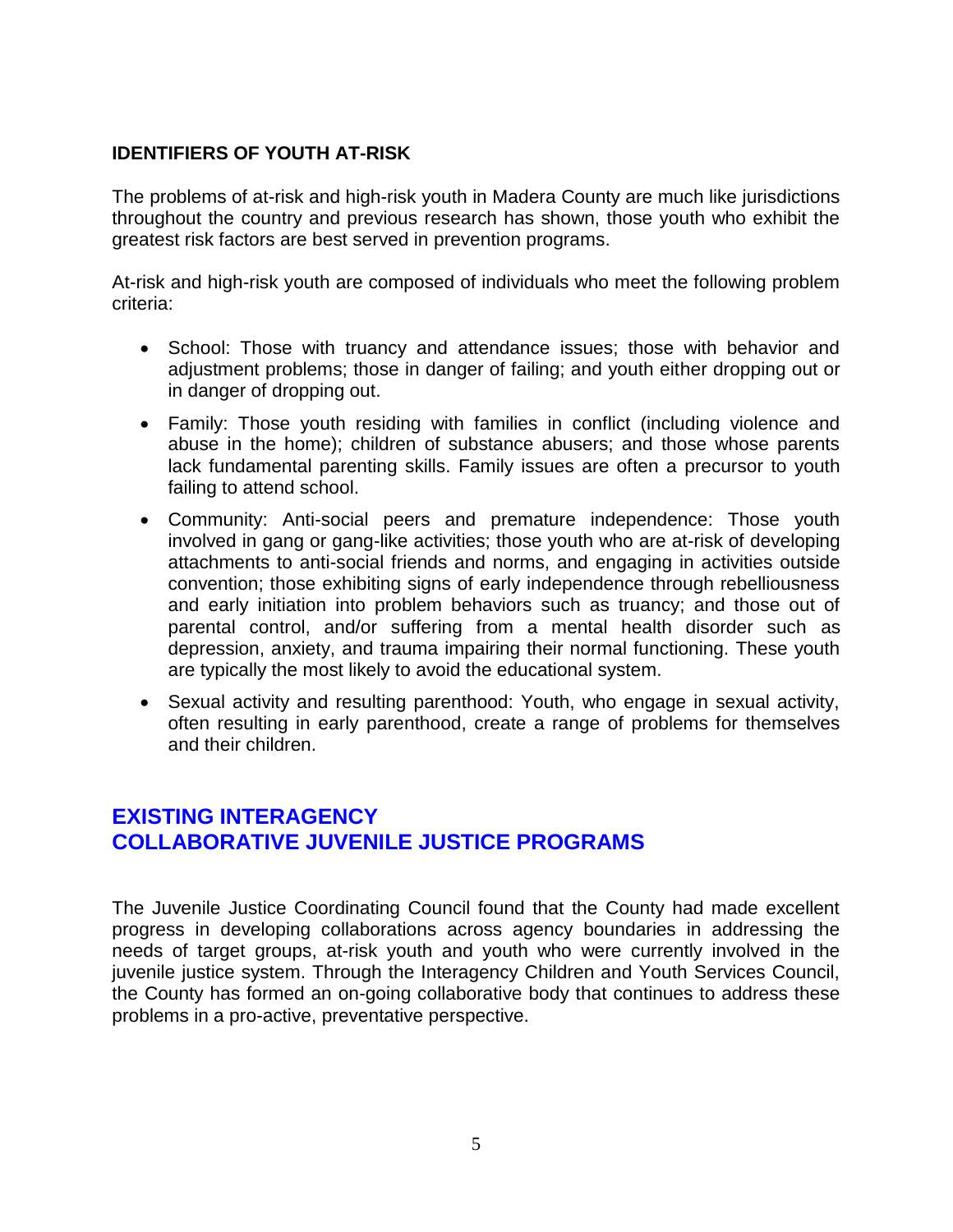### **BEHAVIORAL HEALTH SERVICES (BHS)**

### **MENTAL HEALTH SERVICES**

Madera County Behavioral Health provides a broad range of mental health services to children, adolescents and their families throughout Madera County. These include:

**Outpatient Clinics:** Outpatient clinics in Madera, Chowchilla and Oakhurst provide assessment, individual, family and group therapy, psychiatric evaluation & medication services, therapeutic intensive care services and crisis intervention. Case management services are also available to link client families with needed community resources and to augment therapy services by assisting in the development of pro-social skills, behavior management and the like. Crisis response services are available 24 hours a day, and include telephone crisis management, crisis staff that responds to Madera Community Hospital, Juvenile Hall and the Jail for involuntary hold (5150's) evaluations.

**Full Service Partnership (FSP):** This program is funded by the Mental Health Services Act (MHSA) and we work in close partnership with the Department of Social Services, Probation, Education and Behavioral Health. The FSP provides intensive community based services for underserved youth who are at risk of school failure, criminal justice involvement, or out-of-home placement as a result of serious mental illness. Services include therapy, mentoring, rehabilitation, therapeutic intensive care services which includes intensive case management in the community, school and home and are designed to help stabilize children and adolescents to allow for healthier behavior in their life domains. There are two FSP programs; one is geared toward children, ages 5 to16 and the other to transitional age youth, and ages 16-21. Candidates for this program can be residing in their family home as well as in foster care and group home when services are necessary to stabilize these placements and allow for successful reintegration into their communities.

**Juvenile Justice Services (JJS):** This program is co-located at the Pioneer Technical Center (PTC) on the Criminal Justice campus, Juvenile Detention Facility and Correctional Academy. Mental Health staff provides individual, family and group therapy as well as case management services for youth who are on probation or are at risk of criminal justice involvement. Youth enrolled at Court Day School are expected to participate in intensive Behavioral Health Services as part of their school program. PTC students are also eligible for services when at risk for criminal justice involvement. This is a collaborative program between Probation, Superintendent of Schools and Behavioral Health, and staff work closely together to promote pro-social behaviors, decrease recidivism, and alter negative interactions in a youth's home, school and community.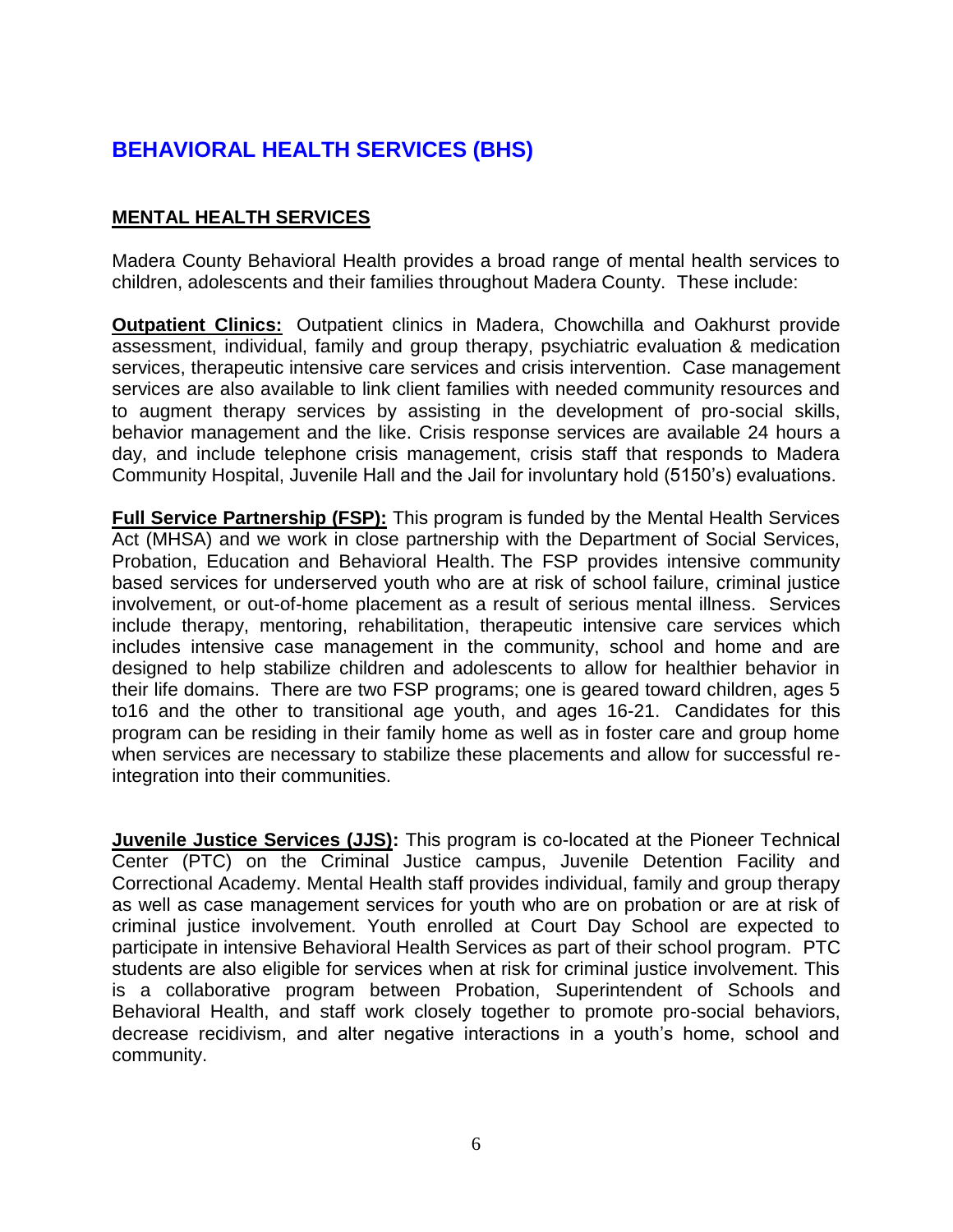**Interagency Child and Family Services (ICFS):** This committee includes representation from the Department of Social Services, Probation, Superintendent of Schools, Public Health and Behavioral Health. The committee meets monthly to address the needs of Children and Youth in out of home placement. The committee oversees and reviews the status of children and youth who are either placed or being considered for placement in a Short Term Residential Therapeutic Program (STRTP) or in an Intensive Service Foster Care (ICFS) home. This also includes stepping down children from their placements in either an STRTP or ISFC home as soon as possible and back into their home community. This may include intensive services from all agencies in an effort to sustain and stabilize their placement. If intensive services are needed, the youth is usually referred to the Full Service Partnership (MHSA) through Behavioral Health Services to help prevent higher levels of care like that of an STRTP or ISFC placement and decrease risk of needing multiple placements. The committee may consult and make recommendations regarding level of care when an existing placement and services are not meeting the youth's needs. The goal of the ICFS is always to determine and recommend the least restrictive and appropriate care.

This committee includes representation from the Department of Social Services, Probation, Superintendent of Schools, Public Health and Behavioral Health. The committee meets monthly to address the needs of Children and Youth in out of home placement. The committee oversees and reviews the status of children and youth who are either placed or being considered for placement in a Short Term Residential Therapeutic Program (STRTP) or in an Intensive Service Foster Care (ICFS) home. This also includes stepping down children from their higher level group homes as soon as possible and back into their home community. This may include intensive services from all agencies in an effort to sustain and stabilize their placement in either an STRTP or ISFC home . If intensive services are needed, the youth is usually referred to the Full Service Partnership (MHSA) through Behavioral Health Services to help prevent higher level of group home placement and decrease risk of needing multiple placements. The committee may also address the needs and status of children and youth in foster care or lower level (10-12) group homes when needed. The committee may consult and make recommendations regarding level of care when an existing placement and services are not meeting the youth's needs. The goal of the IPC is always to determine and recommend the least restrictive and appropriate care.

### **SUBSTANCE USE SERVICES (SUD)**

Madera County Behavioral Health provides an array of alcohol and drug prevention and treatment service to Madera County youth and their families. These include:

**Outpatient Substance Use Treatment:** This service is available to youth meeting DSM-IV criteria for substance abuse or substance dependence. Youth who are in treatment have significant and dangerous patterns of substance abuse that are affecting them in various life domains and/or leading to involvement in criminal behavior. Referrals come from parents, probation, schools and mental health programs. The program is a minimum of 9 months long and includes focus on drug refusal skills, understanding addiction, character development, resiliency skills and the like. There is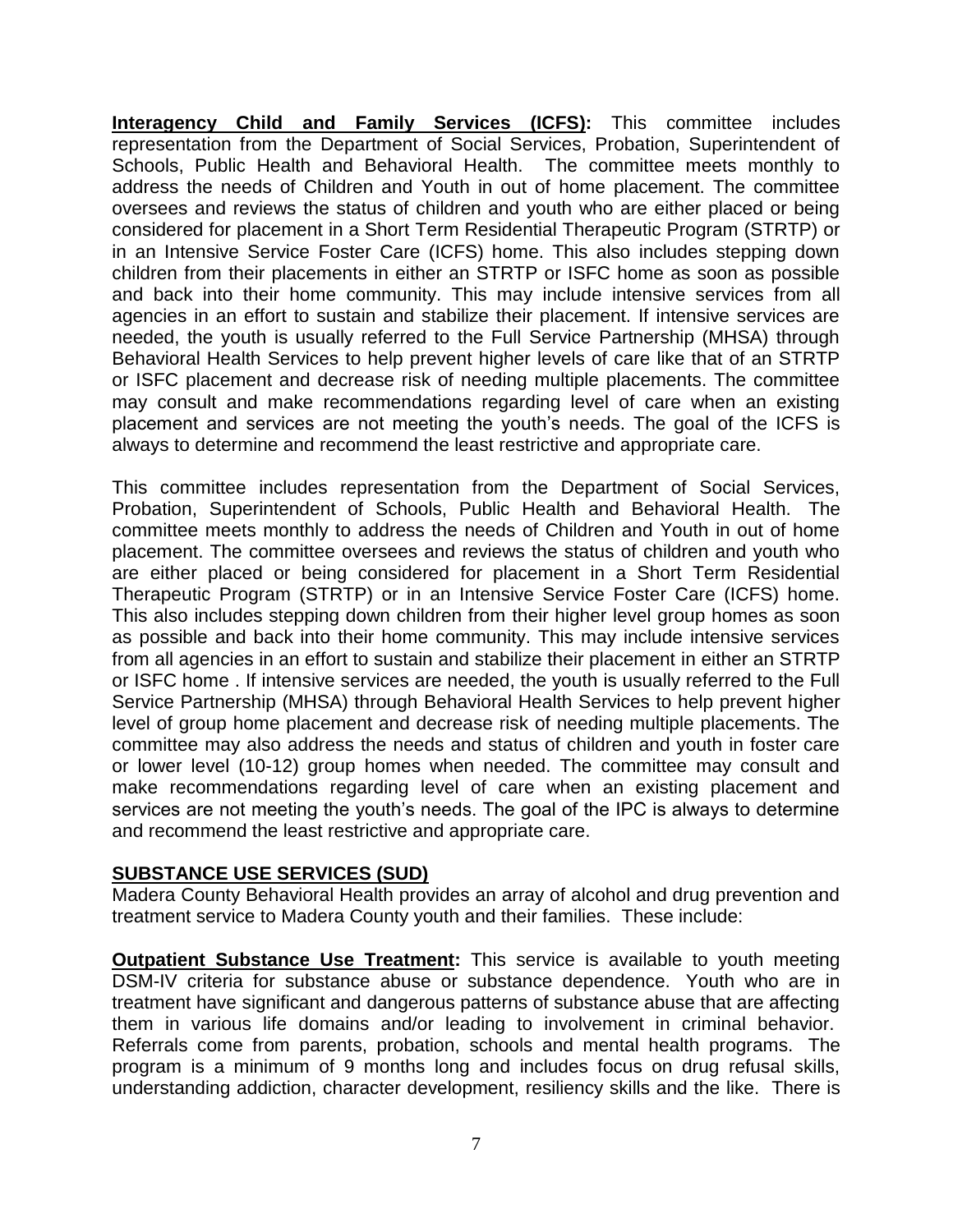close collaboration with JJS mental health and SUD providers regarding services for youth with co-occurring disorders.

**Prenatal Alcohol & Drug Treatment:** Treatment services are available for pregnant and/or parenting teen girls who need individual counseling regarding substance abuse; teens receive parenting education, outreach, and case management, linkage to needed health services and prenatal care, instruction in and have an identified substance abuse or dependence diagnosis. In addition to group and daily living skills, there is ongoing support to manage the demands of pregnancy. This program works closely with community partners to assist in linking the young women to all the resources needed to address both the substance abuse issue and their pregnancy or parenting needs.

**Prevention Education Classes:** The SUD Prevention Coordinator conducts Drug and Alcohol Education Prevention classes with students in Madera Unified Schools who have been discovered at school or school sponsored events to be under the influence or in possession of drug paraphernalia. Such students are required to complete an 8 week course of drug abuse education. This occurs at the school site or BHS. Students referred by probation who do not meet the DSM-V criteria for treatment services also receive prevention education classes conducted by the youth SUD treatment counselors. At any time it becomes evident that a youth is in need of treatment a referral is made for outpatient treatment.

**Prevention Education in Juvenile Correctional Facilities:** Weekly drug and alcohol education classes are conducted for all youth residing in the Juvenile Detention Facility or Juvenile Correctional Academy. The youth SUD counselors conduct classes and youth are linked to outpatient prevention and/or treatment services as needed. Using the youth SUD counselors to conduct these classes enables positive continuity and continued support and intervention for these youth as they leave the correctional facilities and return to the community.

**Other AOD Prevention Initiatives:** All counties are required by the State Department of Alcohol and Drug Programs to have a five-year strategic plan focused on prevention.

Madera County's plan includes initiatives targeting youth and pregnant and parenting teens. A full-time Prevention Coordinator oversees implementation of the plan. In addition to prevention classes, prevention activities include participation in local community events, like Picnic in the Park, Challenge Day, March against Methamphetamine and various health fairs. Statewide campaigns such as Problem Gambling Awareness Week, Recovery Happens Month, and Child Abuse Prevention month are also on the prevention activities calendar. The prevention Coordinator provides local media with information and press releases to disseminate information to the broader community. All have in common the reduction of alcohol and drug abuse in the community through education, information dissemination, problem identification and referral, provision of pro-social alternatives and involvement within community.

### **Service Gaps Identified:**

None.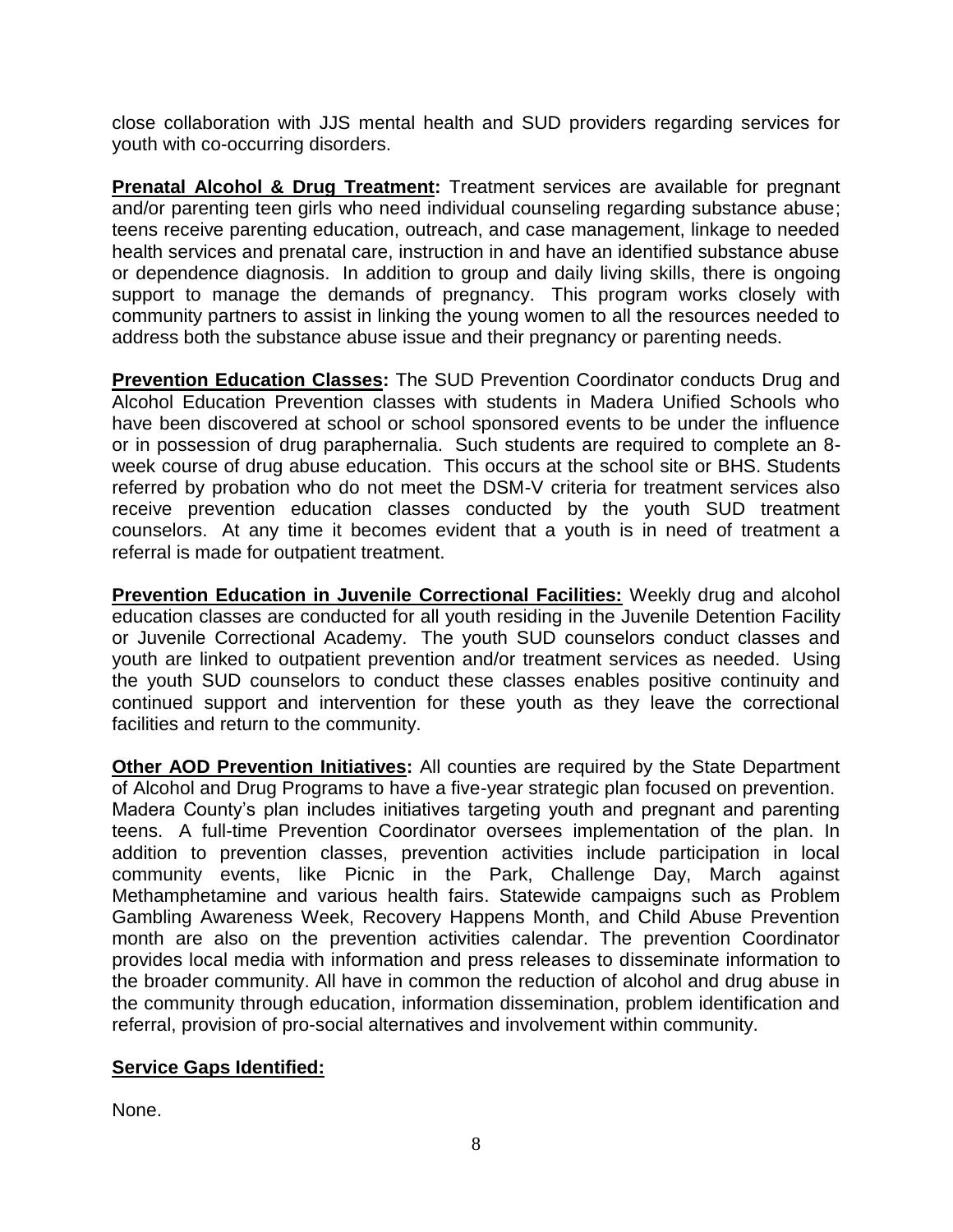### **MADERA COUNTY PROBATION DEPARTMENT**

### **JUVENILE SERVICES DIVISION**

Juvenile Services Division has expanded services through several initiatives introduced since 2010. As the department continues to work to develop practices that align with (EBP) principles, we learned from data collected that fewer youth are being placed on formal probation and fewer violations are being filed in juvenile court since the 2010.

Probation and Child Welfare as a whole is progressing through some significant changes for foster youth care. AB403, also known as Continuum of Care Reform increases family based resources, extended family and Short Term Residential Treatment Programs (STRTP) and creates a Child, Family Team (CFT) to help guide placement decisions for foster youth.

The department received approval to begin a remodel project of the old Correctional Camp facility to convert it into the new Juvenile Services Division building. Construction on the project started in October 2016 and was completed in May 2017. The location of the newly remodeled building is adjacent to Pioneer Technical Center and Juvenile Hall. Additionally, the building has the capacity to add vocational training programs to a portion of the building. It has the office capacity to house 30 probation staff, host trainings, two classrooms for youth engagement and large recreation area in the back. It will provide local youthful offenders innovative evidenced based programs using state of the art technology. It will serve as a hub where probation staff and community based agencies can co-facilitate programs to motivate youthful offenders to change their behavior and to be positive contributors to their community.

Since 2010 the department has put significant focus on training staff both evidence based practices and officer safety skills. Much of the success of turning troubled youth around and keeping the community safe can be attributed to our hard-working, well trained and dedicated staff.

### **Juvenile Court and Intake:**

The Juvenile Services Division oversees all juvenile matters referred to the Probation Department by other law enforcement agencies in Madera County. Juvenile Court Intake staff processes hundreds of referrals from law enforcement agencies for youths alleged to have committed law violations, those who are beyond parental control, curfew violators, truants or runaways. A determination is made whether the youthful offenders will be referred to the Juvenile Court for prosecution, placed on informal probation, diverted or reprimanded with the case closed. A deputy district attorney assigned to the Juvenile Services Division determines charges to file. The juvenile court investigators are responsible for compiling dispositional reports for the court.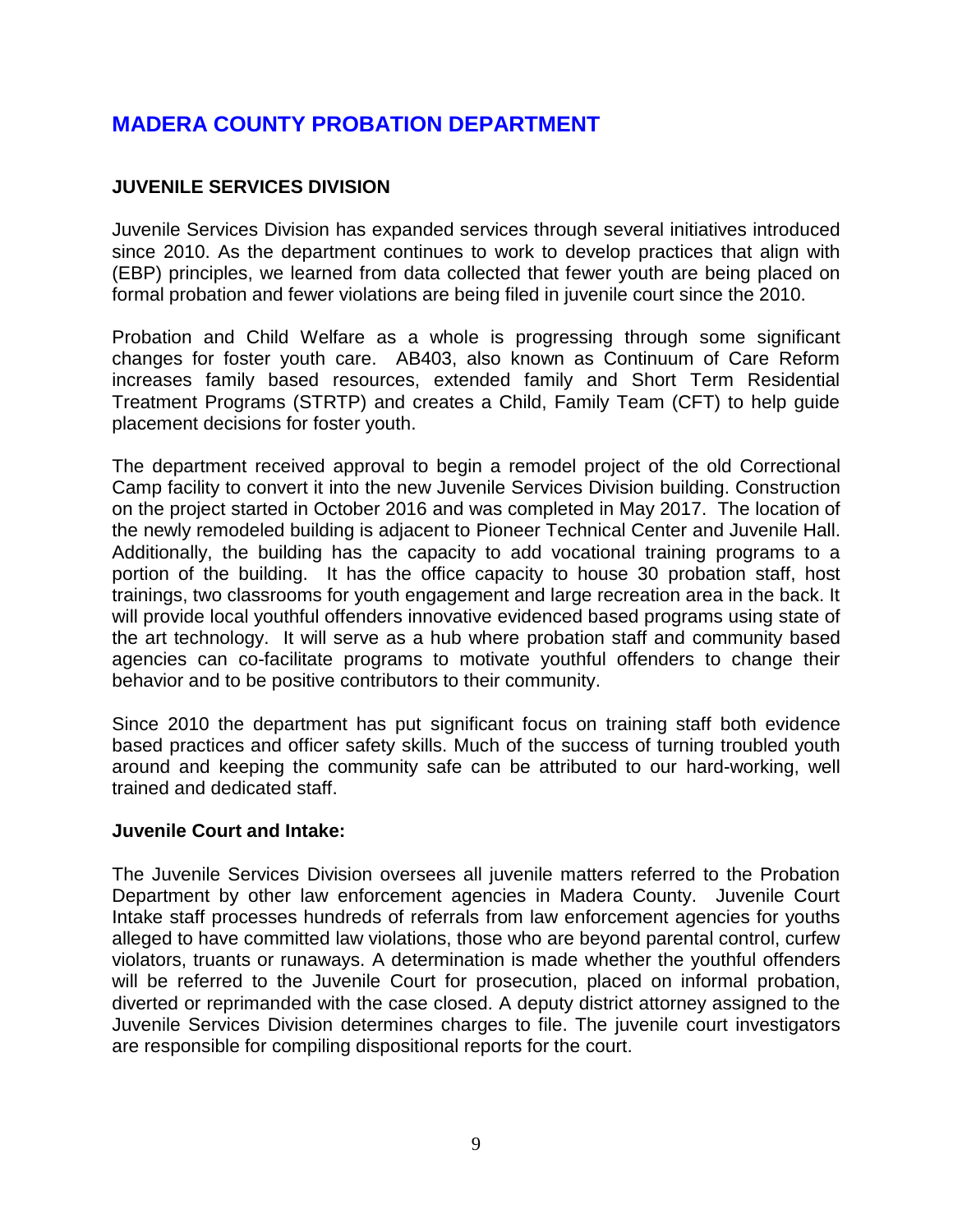### **Diversion for the First Time Offender**

A face-to-face interview is conducted with first time offenders and their families which typically include a referral for a misdemeanor. Support and guidance for parents is given in the form of a referral to parenting education classes and other community based resources. In some cases the youth may be referred to informal probation services for a period of six months.

### **Court Day School:**

The Court Day School is a 180 day program in partnership between the Madera County Probation Department, Madera County Superintendent of Schools and Madera County Behavioral Health Services Department (BHS). The probation officer works in collaboration with counselors, teachers, and administrators from the participating agencies. The components of the program include education, mental health services, substance abuse treatment, electronic monitoring, intensive supervision, community service, recreational activities, mentoring, and work force. Counseling services include Forward Thinking, Aggression Replacement Therapy (ART), Phoenix New Freedom, Word on the Street (CSEC), Making Proud Choices and Safe Dates, Edovo Learning Tablets, Adverse Childhood Experiences (ACEs), and Battle for Change. Since August of 2017, these counseling services have been provided after school at the Juvenile Services Division location.

### **Short Term Residential Treatment Program / Resource Family Placement:**

A probation officer is responsible for the supervision of youthful offenders court ordered into group homes and/or foster care placement. The officer is responsible for the offender's safety and well being and makes monthly visits to the placement site. The officer works closely with the Child Family Team that consists of social workers, behavior health specialist, offender, placement provider and the minor's family. This arrangement ensures the youth in placements are given a voice and receive appropriate treatment in a safe and secure environment. During this time, the offender will be enrolled in school, mental health counseling, substance abuse counseling, and other counseling if necessary. The probation officer will also work with the offender's parents or recruit foster parents to prepare the youth for transition back home and Wraparound services.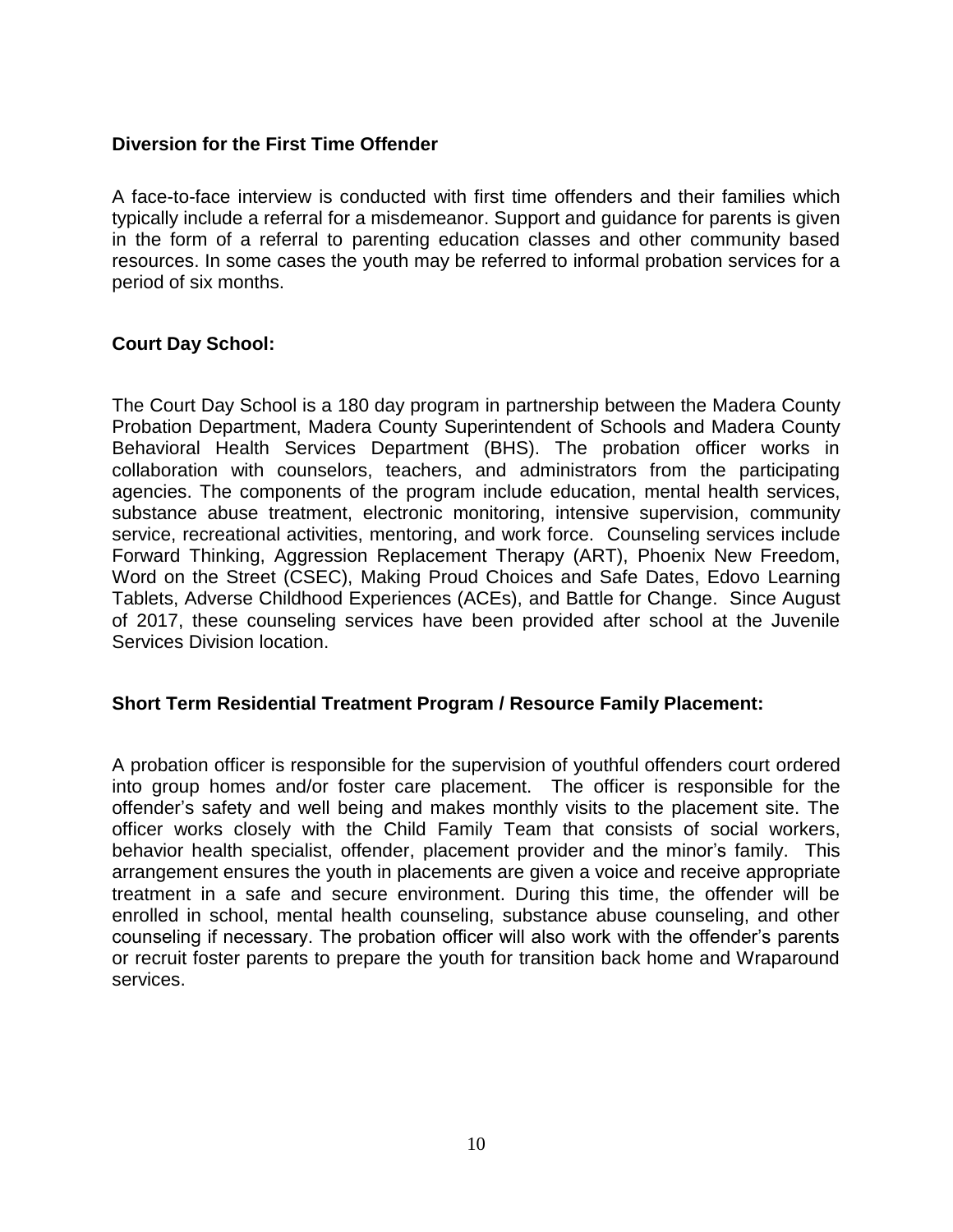### **JUVENILE SERVICES PROGRAMS SUPPORTED BY YOBG/JJCPA FUNDING:**

### **American Community Corrections Institute (ACCI):**

Evidence based workbooks which use cognitive restructuring techniques to change the way youth offenders think. ACCI's workbooks are used for diversion, as alternative sanctions that address criminogenic needs. The workbooks are completed within 30 days by the offender, with the help of a "coach".

### **Aggression Replacement Treatment (ART):**

Aggression Replacement Treatment (ART) has been implemented and taught to the youth since 2010. It is a cognitive training aimed to reduce aggression and typically is taught over a 10 week span. Probation Specialist facilitates it at both Court Day School and Correctional Academy programs. The program is evidence based.

### **Battle for Change:**

The Battle for Change engages youth in the juvenile justice system to develop positive interpersonal habits to make a positive impact in their community. Battle for Change involves weekly physical workouts and monthly team building activities. The goal of these activities are to teach at risk youth the value of mutual respect, hard work, social responsibility, environmental awareness, proactive activities and help them in forming their opinions through positive independent thought. Probation staff and local community members take youth to participate in activities such as mountain hikes, ice skating, gym access, ropes course, mountain biking and zip lining.

### **Big Brothers Big Sisters:**

The mission of Big Brothers Big Sisters is to provide youth facing adversity with strong and enduring, professionally supported one on one relationship that change their lives for the better, forever. On any give school day, you can find probation staff and friends of the probation department mentoring local youth at a local school.

### **Community Service and Improvement Program:**

Together with the City of Madera Public Works Department and the Probation Department, offenders are provided opportunities to perform community service hours under the supervision of the City's worksite supervisors.

### **Electronic Monitoring**:

Electronic monitoring services are contracted through The GEO Group, Inc. Electronic monitoring serves a an alternative to incarceration for youthful offenders by providing electronic supervision for youth released from juvenile hall or otherwise sentenced to this additional condition of probation. This alternative is used to monitor minors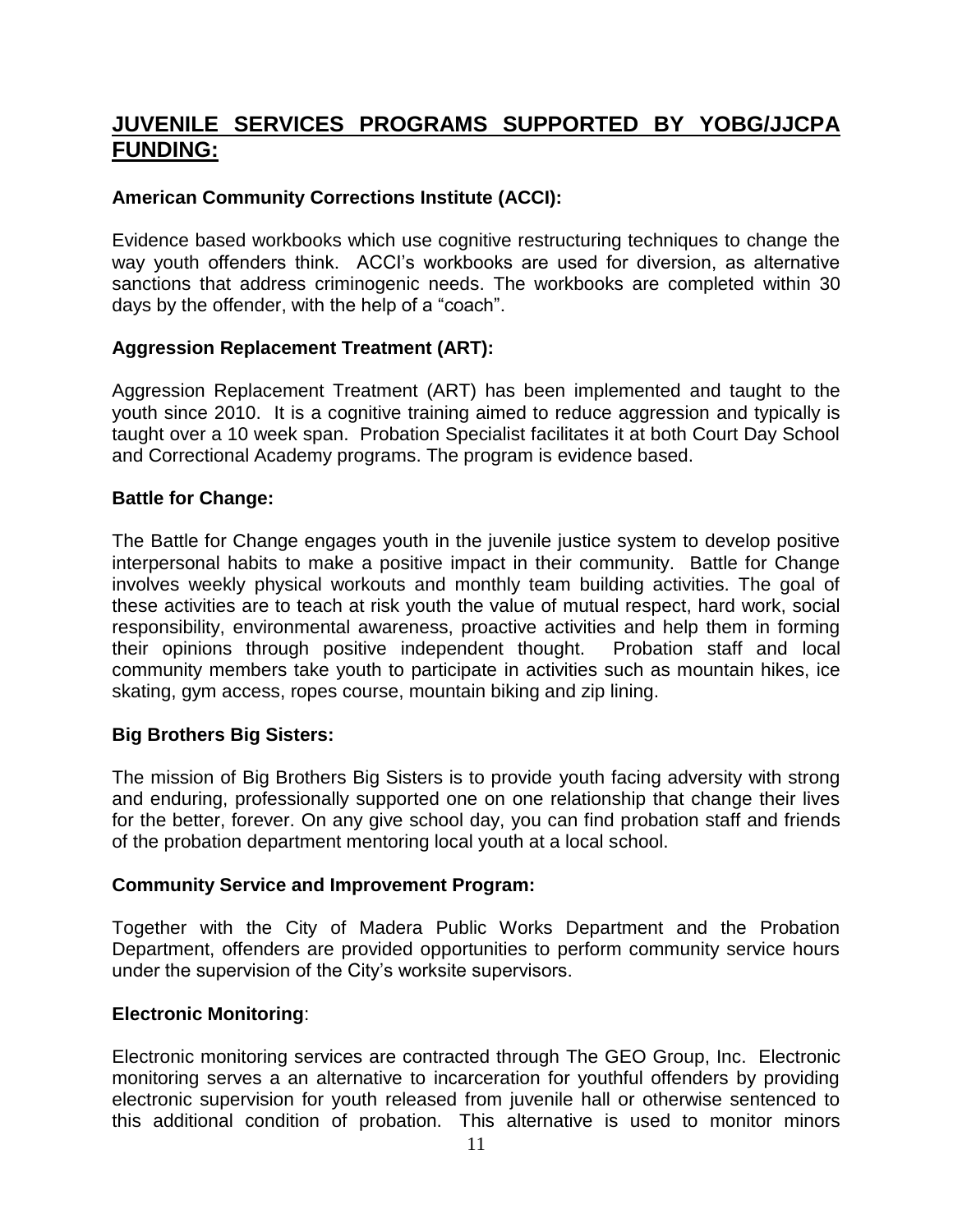released from early from juvenile hall and as a component of the court day school program and correctional academy aftercare.

### **Risk and Needs Assessment:**

A key principle to identify behavioral interventions of youthful offenders is done with a risk/needs assessment tool and a case plan which becomes a "Road Map" to address offender needs and risk factors. Caseloads are determined by the risk / needs assessment score. An offender who receives a High or Moderate score is assigned to active supervision. An offender who receives a Low score is assigned to bank supervision.

### **Juvenile Arson Prevention:**

Youth who have committed arson offenses are referred to complete an evidence based fire starter prevention and intervention curriculum. Cornerstone Counseling provides the service the local youth.

### **Pathways to Recovery:**

In collaboration with Madera County Behavioral Health Services and Cornerstone Counseling a youth sex offender counseling program was developed for youthful offenders. There was a pressing need to effectively treat the rising number of youth sex offenders being placed on probation in the county. The "Pathways" treatment model is an evidenced based model that consists of a cognitive behavioral framework for persons with sexual behavior problems. The offender's family and or caregivers will be included in the treatment process as means of developing their ability and understanding of how to support the offender throughout the entirety of their treatment process.

### **RadKids:**

Probation officers teach  $3<sup>rd</sup>$  to  $5<sup>th</sup>$  graders at local elementary schools to resist aggression in a ten week program**.** The instruction includes personal empowerment safety education which is designed to empower the children to resist and stop violence, harm or bullying while improving focus to learn in a safe school environment.

### **Redirect:**

The Valley State Prison Redirect Program is a one day reality program presented by staff and volunteer inmates to the at-risk male youth ages 12- 17. The program is voluntary for the youth. The program is comprised of carefully selected inmates who share with the youth their own past behaviors, the choices they made and what they did to get sent to prison. It is supervised by correctional officers and carefully matches the inmates with the youth.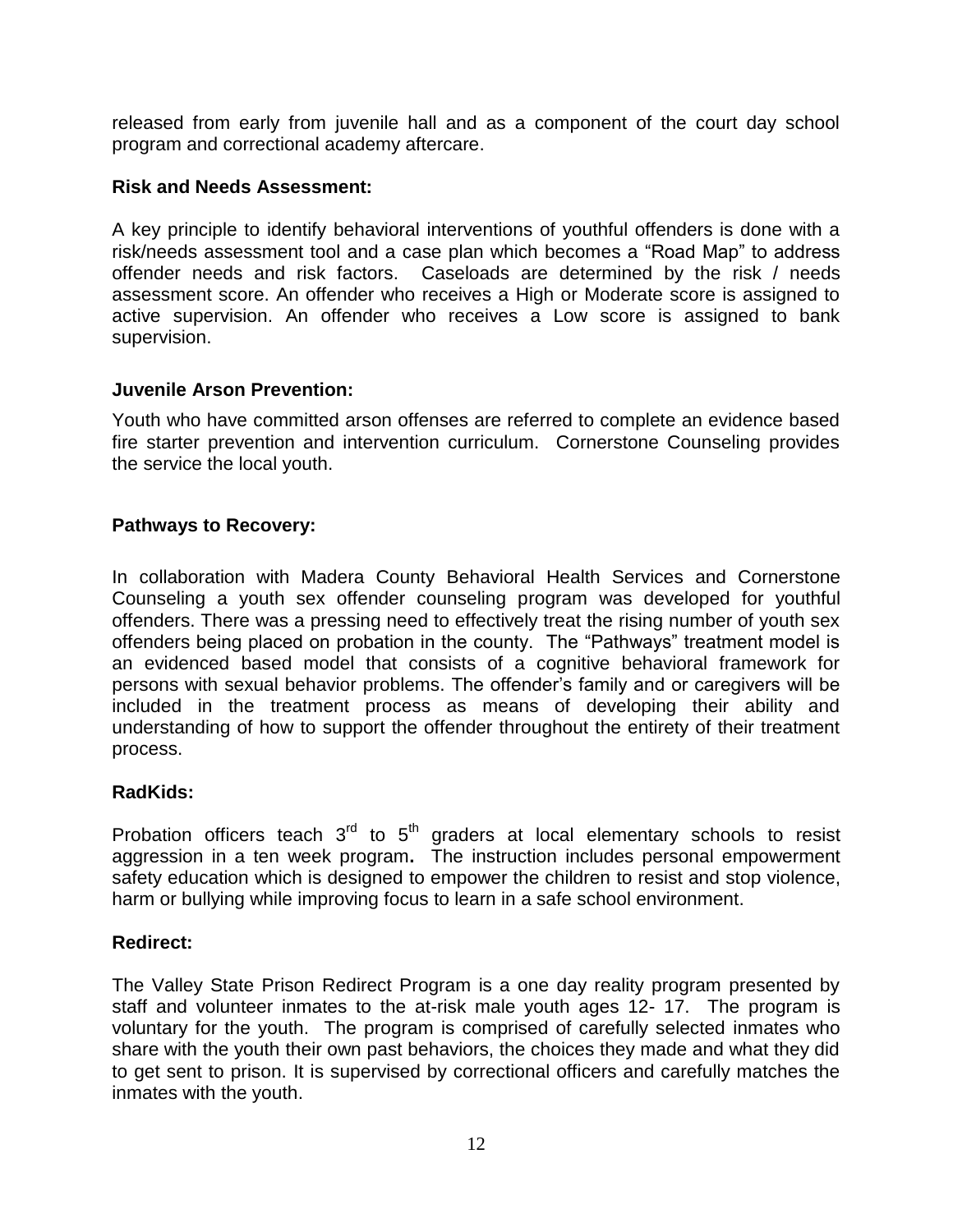### **Reaching Youth Saving and Empowering (RYSE):**

The Central California Women Facility RYSE Program is a one day reality program presented by staff and volunteer inmates to the at-risk female youth ages 12- 17. The program is voluntary for the youth. The program is comprised of carefully selected inmates who share with the youth their own past behaviors, the choices they made and what they did to get sent to prison. It is supervised by correctional officers and carefully matches the inmates with the youth.

### **The Parent Project:**

The Parent Project is a 10 week class, during which time parents gain and learn the skills to effectively deal with and control teens who exhibit destructive behaviors. The Madera Police Department, Madera Probation Department, Madera Unified School District, Community Action Partnership of Madera County, and the Madera Ministerial Association work together to bring the national program to life locally.

### **Truancy Prevention:**

A probation technician is assigned to work with the County's school districts to identify needs of the county's truant youth with the goal of increasing school attendance throughout the county.

### **Graffiti Prevention:**

The Madera Police Department, Madera Sheriff Department, Madera Probation Department, and the Graffiti Abatement Team go out to various Madera elementary schools throughout the school year and educated  $3<sup>rd</sup>$  graders about graffiti and its harm to private properties, businesses, schools, and public spaces. The team endeavors to raise awareness for the betterment of our larger community and to the benefit of all. The collaboration is pivotal to the success of this program. The Madera Unified School District, City of Madera Council Members and Board of Supervisors are also present during the graffiti prevention presentations.

### **JUVENILE DETENTION HISTORY IN MADERA COUNTY:**

Juvenile Detention in Madera County began in the 1940's, at the first facility on Lewis Street just west of Madera Avenue. In 1962, the old Juvenile Hall was completed at a cost of \$323,151, including the property. The building was designed for 21 offenders. Over the years, remodeling and "double bunking" changed the rated capacity to 40.

Construction of the new facility started in July 2000 and the facility was occupied in January 2002. The facility is designed for expansion to 130 beds to meet future needs. The facility continues to be an efficient, safe, and secure environment for detained youth, and the dedicated staff that supervises the detainees.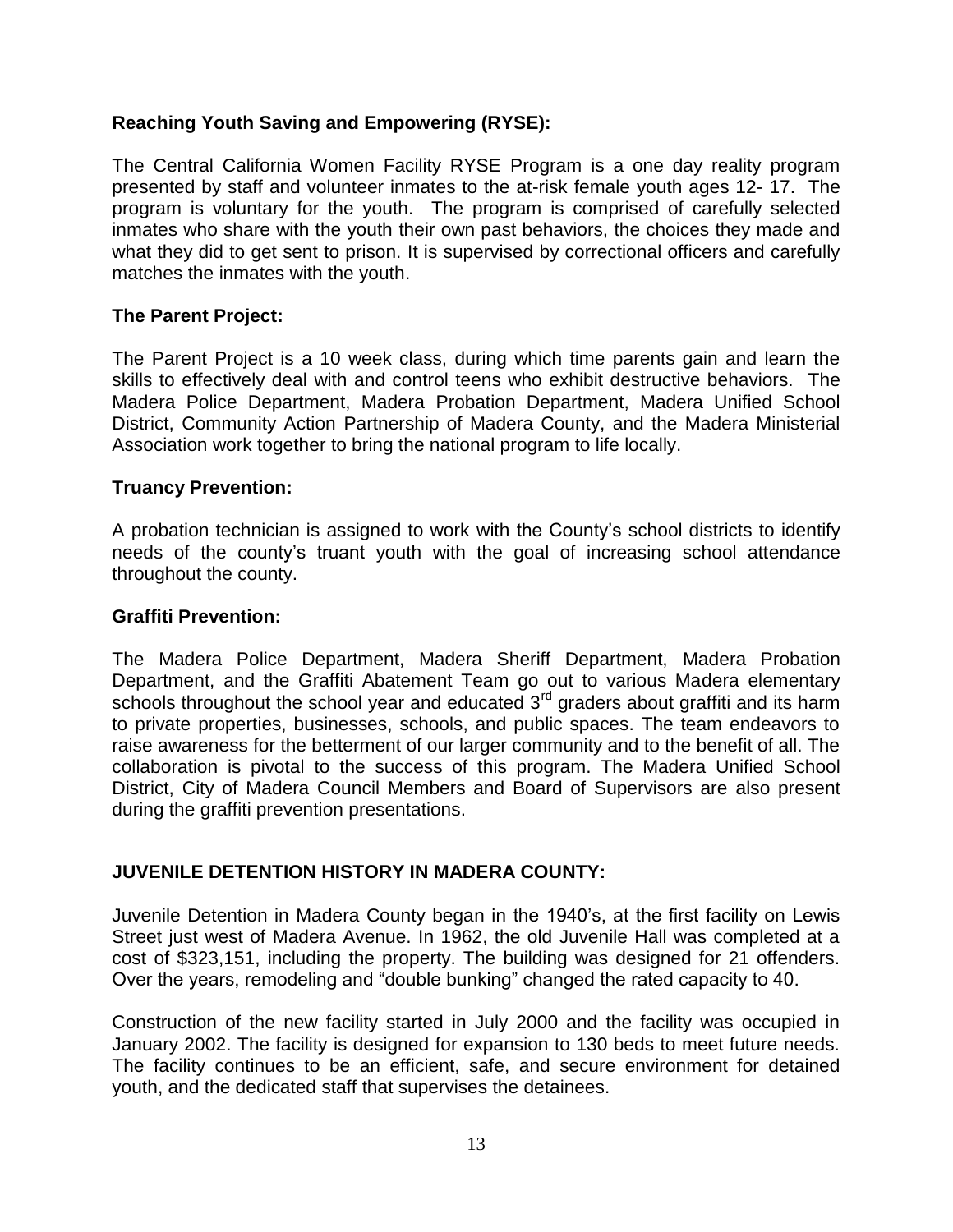The Juvenile Detention Facility currently has 70 single cell rooms. Fifteen (15) beds are designated for the Correctional Academy Program. Fifty-five (55) beds are designated for the Juvenile Hall. In addition, four (4) beds have been added in an open academy dormitory area by increasing the overall capacity to seventy (74) total.

### **CORRECTIONAL ACADEMY HISTORY IN MADERA COUNTY:**

With the support of our County Board of Supervisors the Madera County Juvenile Correctional Camp began providing services to delinquent youth from our community in May of 1997. The correctional camp, in part, was built as a cost effective alternative for a juvenile commitment to the Division of Juvenile Justice, formally known as California Youth Authority. A juvenile placement at the correctional camp allows the County to keep local control of our delinquent youth and provide safety to the community while holding the cadets accountable for their unlawful behavior through a structured rigid program.

In September 2010, because of budgetary restraints, the Correctional Camp Facility was closed and the program was moved into the Juvenile Detention Facility. In December of 2015, the Correctional Camp program was restructured and formally changed to a Correctional Academy program.

### **CORRECTIONAL ACADEMY PROGRAM:**

To be eligible for the correctional academy, the Juvenile Court Judge must order a ward committed to the program under Section 602 of the Welfare & Institutions Code. The program is a collaborative effort between the Madera County Probation Department, Madera County Office of Education, Madera County Behavioral Health Services and volunteers. The program is typically a twelve month, eighteen month or twenty four month commitment that includes detention and aftercare phases. The program was developed from a correctional model for defiant youth based in part on military protocol.

The academy utilizes a combination of structure, discipline, physical conditioning and accountability in a nurturing approach in order to emphasize self-control and improve self-esteem. Once a youth has been committed to the camp they are referred to as cadets. There are three stages to the custody phase in which the cadets wear colored shirts according to their rank, from lowest to highest, green, brown and black. As the cadets advance in their rank they become eligible to receive additional privileges such as sibling visitation, community service and field trips.

After successful completion of the in custody phase cadets graduate to the aftercare component and are placed back into their parent's home whenever possible or an alternate living arrangement is made. The cadets are closely monitored as they may be placed on house arrest with electronic monitoring and probation staff provides intensive supervision. The cadet and their family will receive counseling services as determined by a mental health screening process and as resources allow.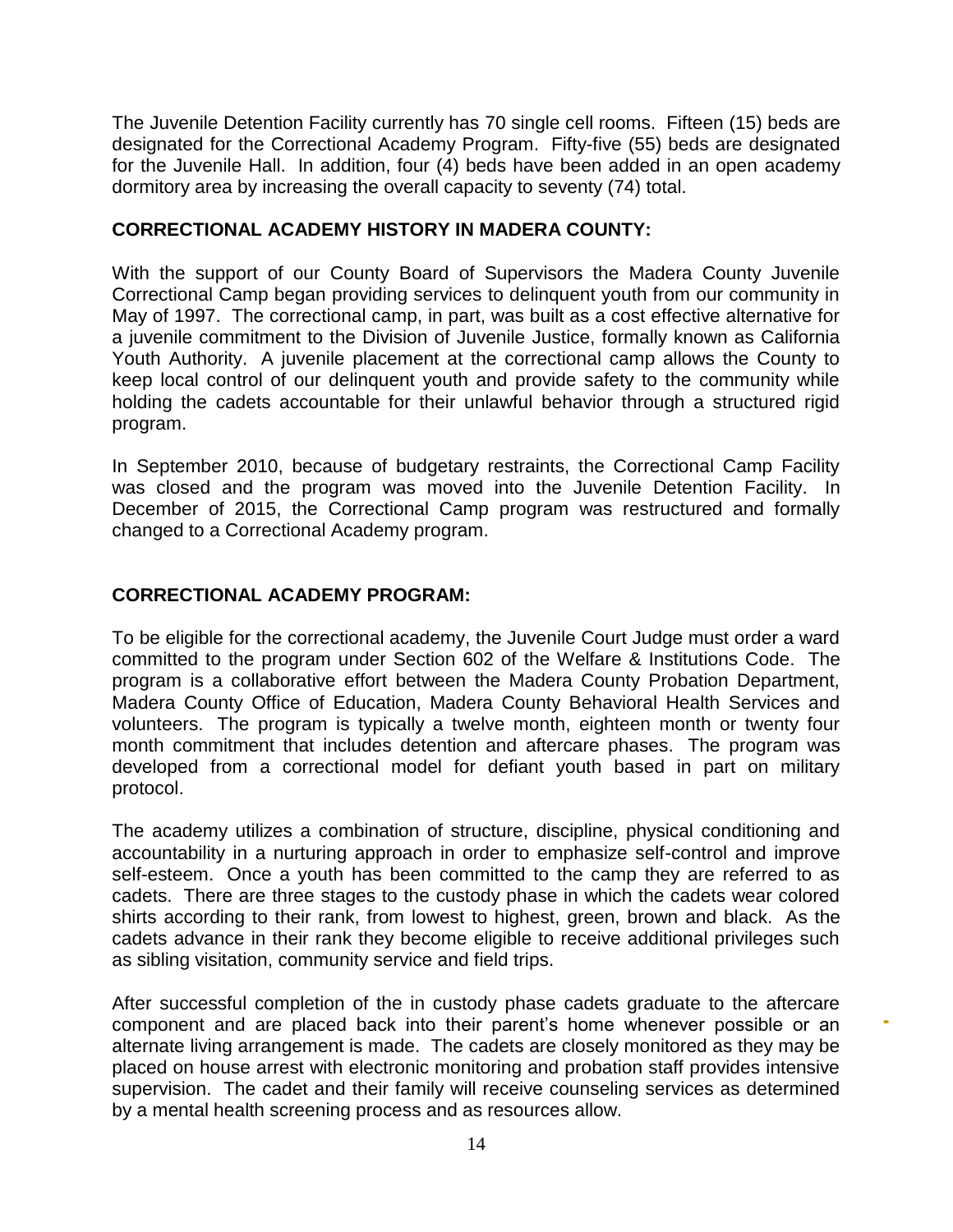### **JUVENILE FACILITY SERVICES**

### **EVIDENCE BASED PROGRAMMING:**

General life skill programs are offered to detained youth through our Probation Program Specialist. These programs provide education in Self Esteem, Anger Management, Domestic Violence, Victim Impact, Parenting Skills, Gang Intervention, and Substance Abuse counseling. Edovo learning based tablet program is also available for youths to take a course such as College Algebra and in return, gain credits to listen to music or play a video game. Further, Madera Behavioral Health provides substance abuse treatment in group counseling sessions. Forward Thinking and Adverse Childhood Experience courses are also offered as programs within the facility. The youth leave with a better understanding of positive character development and with the tools necessary to become responsible and productive contributors to the community.

### **COMMUNITY SERVICE:**

Youth committed to the academy program participate in community service. These cadets learn a greater amount of respect and appreciation for their work. It also teaches the cadets to work together and give back to their community no matter what gang affiliation or ethnic background they come from. Some of the sites where the work is performed include the following: Veterans of Foreign War, Fair Grounds, Animal Shelter, Food Bank, Madera Love Inc, Rotary Club Events, and Wreaths Across America.

### **MEDICAL AND MENTAL HEALTH:**

Madera County contracts with Wellpath for medical services that are provided 12 hours a day, 7 days per week. A registered nurse is on duty 8 hours a day and the remainder of the shift is covered by a Licensed Vocational Nurse. A full time mental health clinician is available on site between the hours of 8:00 am to 5:00 pm Monday thru Friday. Wellpath also provides on call after hours services regarding crisis mental health incidents. All services provided in the facility meet or exceed the standards as required by California Code of Regulations, Title-15.

### **EDUCATION SERVICES:**

Madera County Juvenile Detention Facility and Correctional Academy both are provided educational services through the Madera County Office of Education (MCOE). MCOE maintains the responsibility for compliance with all educational standards as required through the State of California Department of Education and Title-15.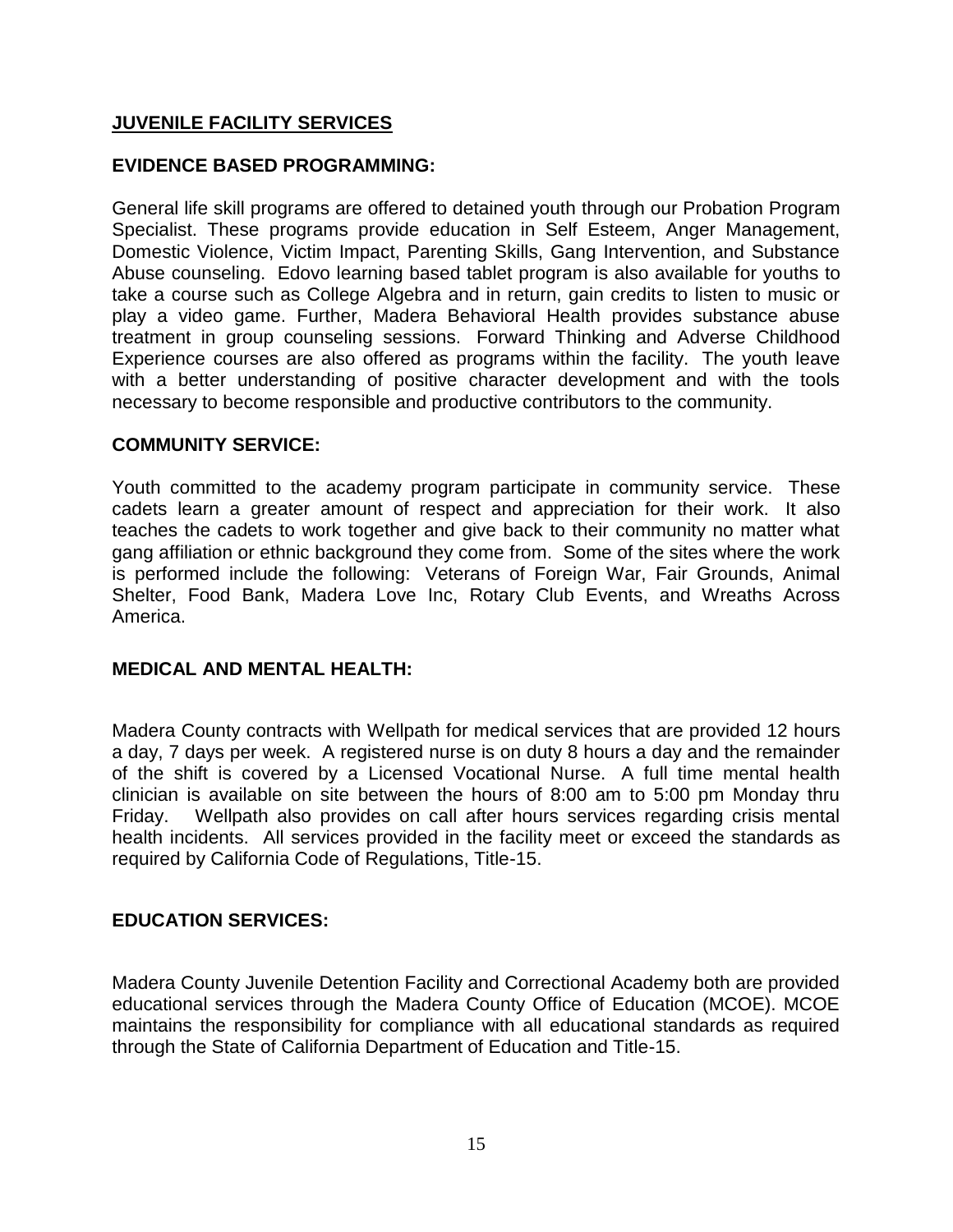### **FOOD SERVICES AND NUTRITION:**

Madera County contracts with Aramark Cooperation to provide food services to the facility through the Madera County Department of Corrections kitchen. All meals served are in compliance with the California Code of Regulations Title-15, and California Department of Education Nutrition Program specifications.

### **RELIGIOUS SERVICES:**

Youth for Christ provide onsite non-denominational religious services to those youth who choose to participate. Youth can request to have their own pastor visit them with the approval of the commander. Other religious services and spiritual counseling are offered throughout the year.

### **Service Gaps Identified:**

- Vocational training.
- Need for additional gang prevention.

### **Youthful Offender Block Grant:**

In September 2007, the California Legislature enacted SB81 and AB191. This directed the California Department of Juvenile Justice to discontinue accepting juvenile court commitments and parole violators except those adjudicated for violent offenses. Juvenile offenders with less serious offenses served custodial and parole commitments under the jurisdiction of the county probation departments in California.

The new law provided funding through the Youth Offender Block Grant (YOBG) to counties for the implementation of correctional reform programs for juvenile offenders. The funds cover the costs to counties to oversee juvenile offenders.

In 2019-20, Madera County Probation will use YOBG funding for one part time mental health clinician assigned to the Correctional Academy Aftercare and Court Day School Program. The clinician will provide individual and group therapy with juveniles. The clinician is also an A.R.T. and ACEs facilitator for both programs as well. Additionally, YOBG funds will be used to purchase MRT and ART curriculum, incentives, team building activities and field trips.

A mental health clinician teaches Aggression Replacement Therapy to juveniles ordered into the Correctional Academy and Court Day School as part of the program's regular evidence based programming. Programs that integrate juvenile cognitive treatment with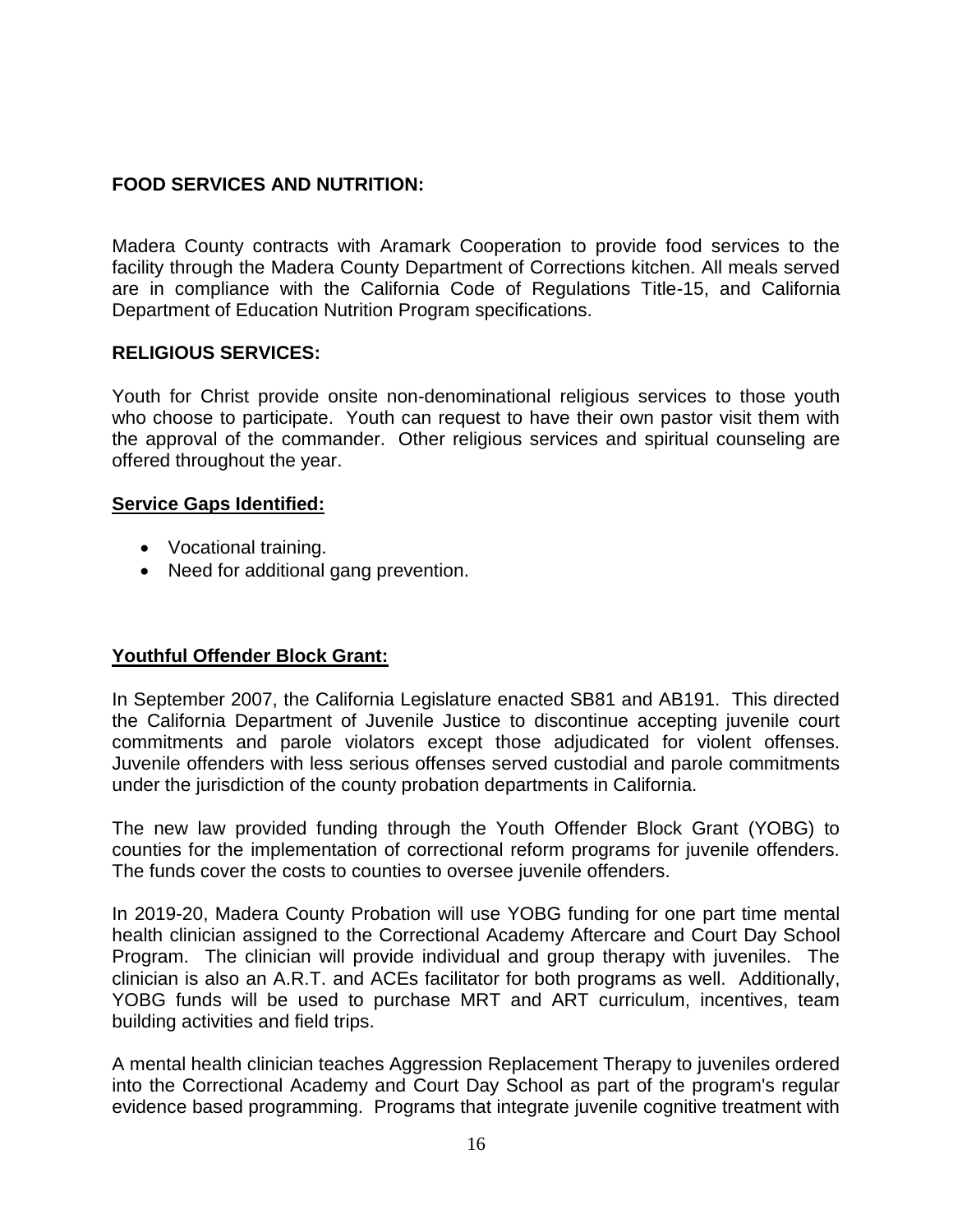family intervention during the period of confinement and thru community reintegration have been shown to reduce the percentage of recidivism among juveniles.

A mental health clinician can focus on individual juveniles and their needs both in custody and out, by addressing negative factors such as anger, impulse control, and emotional instability. Individual treatment sessions while in-custody would otherwise be non-existent that provides the juveniles an outlet to express and work on individually tailored needs.

In 2019-20, Madera County Probation will use YOBG funding for one Juvenile Detention Officer who will serve as a transport officer position assigned to the Juvenile Detention Facility/Correctional Academy and works with all detained juveniles. The officer coordinates all transport assignments as well as transports juveniles to Court, medical appointments and other detention facilities throughout the State. The officer is also trained to facilitate evidenced based cognitive programming to juvenile offenders and complete working case plans for those juveniles in custody for 30 days or more.

This officer will also facilitate cognitive group therapy in these EBP approaches: A.R.T., Motivational Interviewing and completing JAIS Assessments and case plans. YOBG funds will also pay for the officer's safety equipment, vehicle lease, cell phone, ART and MRT curriculum, related training and office supplies.

Having a designated transport officer who works with all of the detained minors provides institutional consistency between detention transportation practices as well as facilitating evidence based services to juveniles which otherwise would not be provided by a detention officer. This officer also builds report with the juveniles through these aforementioned strategies. This helps reduce the stress between officer and offender in the institution.

In 2019-20, Madera County Probation will use YOBG funding for one Deputy Probation Officer and one Probation Program Specialist assigned to work with juveniles ordered to the Court Day School Program and also with juveniles at an alternative education school site located on our Juvenile Justice Campus. The evidence based services include A.R.T., MRT, ACEs, Mentoring, Workforce Skills for Success program which is also an EBP Job readiness/training program provided by the CBO Work Force Development. The deputy probation officer and program specialist are trained to do A.R.T, MRT, ACEs, Motivational Interviewing, and Forward Thinking.

Additionally funds will pay for program supplies, curriculum, incentives, and team building field trips, snacks, gift cards, and sports equipment. Also, related officer safety equipment office equipment/supplies, vehicle lease, and training.

Having full time presence of a deputy probation officer and program specialist on the School campus to directly supervise the wards in the Court Day School program, as well as providing the juveniles services otherwise not provided.

In 2019-20, Madera County Probation will use YOBG funds for one deputy probation officer will closely supervise juveniles when released from the residential phase of the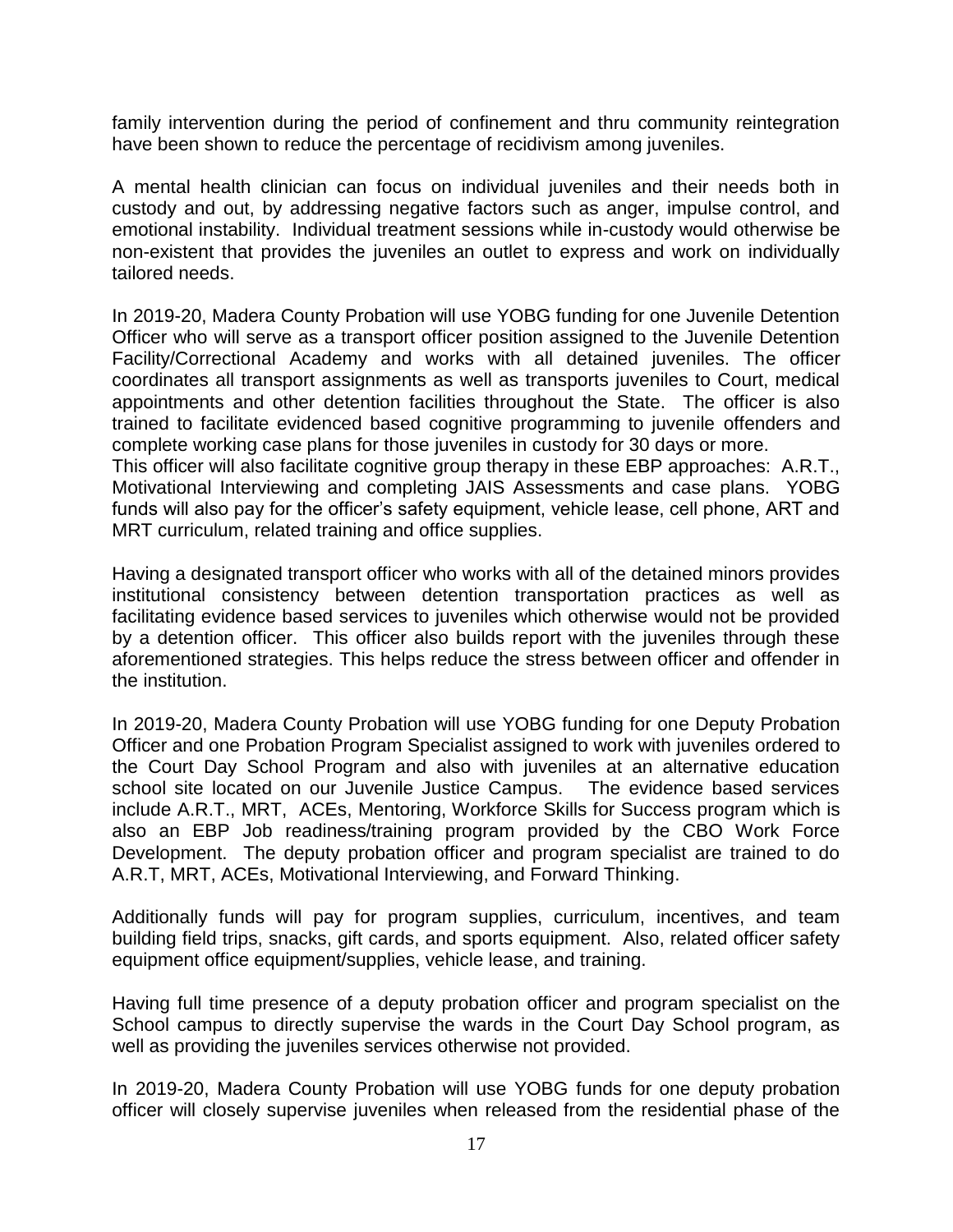Correctional Academy program. The juveniles will serve on house arrest with electronic monitoring, receive job training, counseling, transitional education, ART, MRT, ACEs and Forward Thinking. They will also be provided with incentives and opportunities at field trips and special events as opportunity affords. Additional funds will be used for training, office, vehicle lease, and safety equipment as needed. Additionally, ART and MRT curriculum, and lastly a contract with behavioral Interventions for house arrest electronic services.

The continuum of services combined with close supervision creates consistent case familiarity, appropriate follow-up and transition of these juveniles back into their respective communities and residences.

In 2019-20, Madera County Probation will use YOBG funds to pay annual maintenance and training contract with NCCD for the JAIS Assessment tool that works in conjunction with our case management system. The assessment tool is utilized on all juveniles passing through the juvenile system with who are subject to a filing of a formal petition. As such, case plan is created to target needs with services and recommendations accordingly. Ultimately the most critical offenders are identified and supervision efforts are provided based on validated risk/needs scores.

This is the primary tool in identifying what EBP programming and services should be provided for the respective identified populations. Meaningful EBP efforts cannot be provided without first assessing the risk/needs of the juvenile offender. The use of such validated risk/needs assessment tools as well as detention assessments and case plans will offer more appropriate supervision/services and the use of staff time. This contract also includes staff training/development/use of the tools to assist in Evidenced Based Practices (EBP) with at risk/target youth.

In 2019-20, Madera County Probation will use YOBG funds to pay for 1.5 Probation Officers dedicated to working with a targeted at risk youth population i.e. informal probation and truancy supervision. Referrals for family counseling for parents and youthful offenders will be offered to break the cycle of delinquency that ultimately leads to future adult criminality resulting in offenders' constant series of commitments to detention facilities. Additionally, funds will pay for vehicle lease, office supplies, cognitive workbooks, and associated supplies i.e. alternative sanctions and rehabilitative tools such as written courses with target specific offenses and related issues.

### **Service Gaps Identified:**

- Transportation barriers limit service delivery and access in the unincorporated and rural areas of the County.
- Increased pregnancy prevention services throughout the County.
- \* Lack of Community Based Organizations
- \* Lack of local services/resources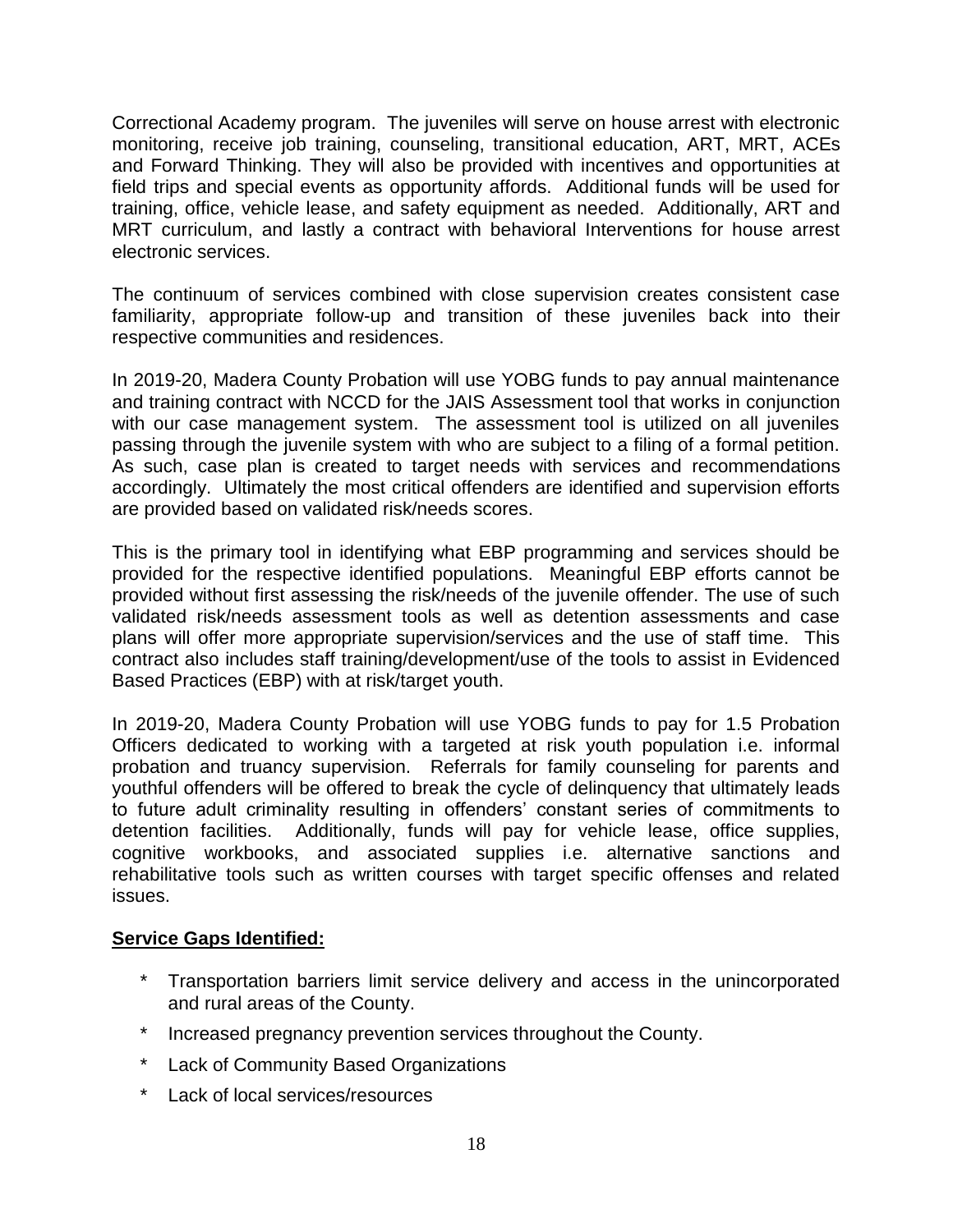### **MADERA COUNTY SUPERINTENDENT OF SCHOOLS**

Madera County Superintendent of Schools (MCSOS) serves nine (9) school districts, with a combined total of 31,728 K-12 students (2017-2018). Seventy-four percent of these students are Hispanic. The 2017-18 countywide adjusted, Grades  $9^{th} - 12^{th}$  four year derived dropout rate was 16.8%, while the state's dropout rate was 17.0%.

The Madera County Superintendent of Schools (MCSOS) has actively pursued positive youth development through the following programs:

### **Alternative Education**

In the past several years, significant changes have occurred at the state level that effected almost all county office court schools. Many have closed their court day programs due to lack of enrollment. The most significant change was the implementation of the Local Control Accountability Plan (LCAP) and the Local Control Funding Formula (LCFF). When Governor Brown implemented the LCFF one of the most interesting aspects was eliminating County Office of Educations ability to operate Community Day Schools on a waiver for School Districts. In addition, he added additional incentives for school districts to create new programs to retain students that would normally attend County Operated Programs. The additional funding came in the way of Supplemental and Concentration Funds, which added up to an additional \$3,000 per year for student's attendance in three categories, English Learners, Low Income, and Foster Youth. In addition to the financial incentive to create new programs, the Education Code changed for Expelled Youth. Education Code 48900 (K) was changed in a way that made it more difficult than in the past to expel a student under this code. Enterprise Secondary went from a school enrollment of 125 students to roughly 15 students. This made it impossible to operate a functional program. The 2016-2017 was the last year Madera County Superintendent of Schools operated Enterprise Secondary School. During the 2017-2018 school year, expelled students were enrolled in Pioneer Technical Center. The Program was moved to the old Enterprise Secondary Campus.

The Career and Alternative Education Services programs offer a wide variety of services to students that need an educational option different from their prior experiences. Our programs are designed to lower student to teacher ratio. This allows us to personalize the educational option for each student. Students have the option to enroll in career technical pathways, meet with instructors during class time, before school, and after school. We offer ELD and Academic Intervention classes, after school tutoring, and school credit recovery courses. All MCSOS Alternative Education Programs are fully accredited by the Western Association of Schools and Colleges (WASC) and the curriculum is aligned to the State Frameworks for Content Standards. High School students are able to earn credit toward graduation and develop employment skills.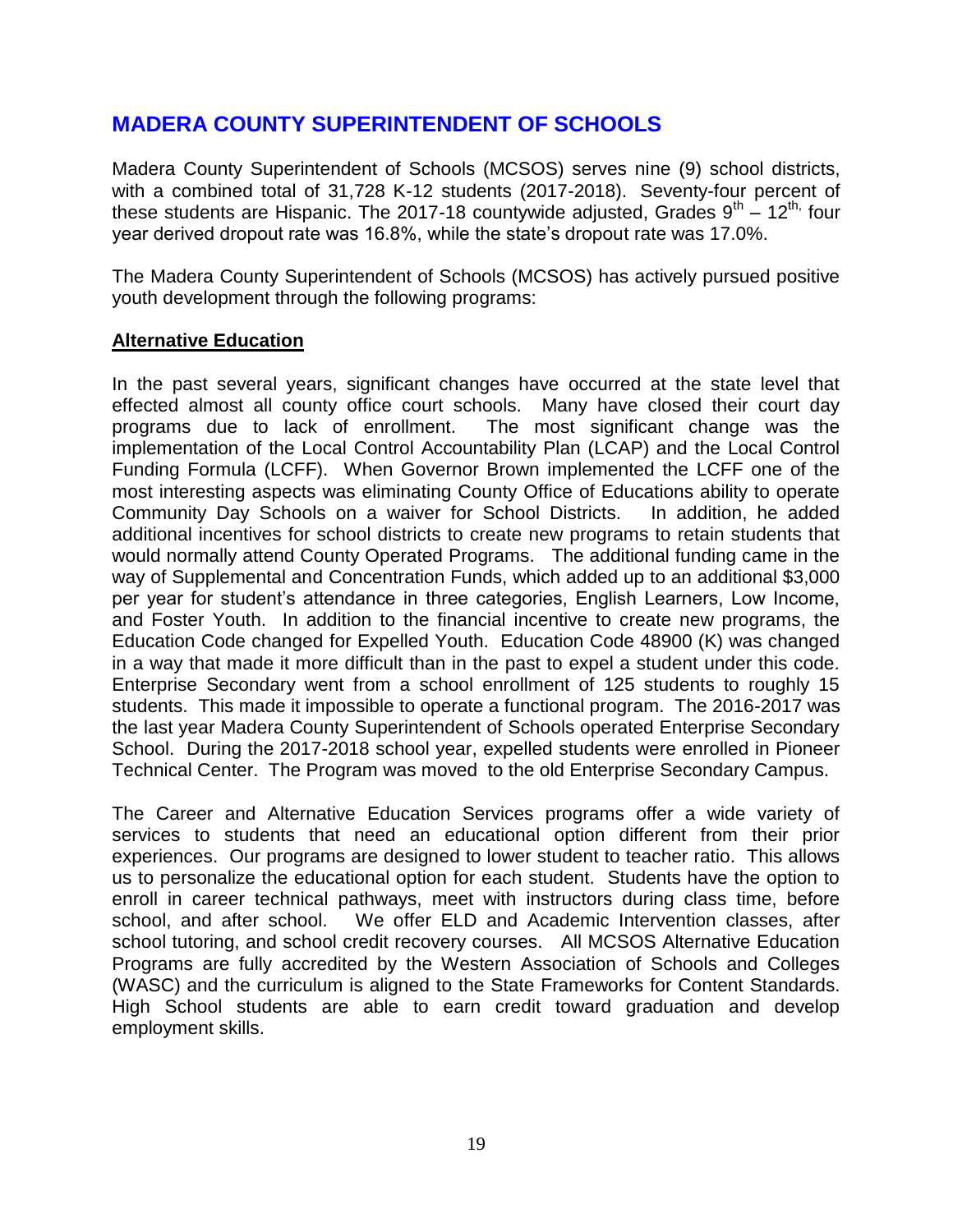### **Endeavor/Voyager**

Endeavor is a court school that provides education programs for students from grades seven to twelve. Court schools are mandatory and serve students who have been referred by the Probation Department, Police Department, Sheriff's Department or the Juvenile Court System.

**Voyager Secondary School** is the Madera County Juvenile Correctional Academy. Students are placed in the program by the Juvenile court Judge. An educational program is provided to these cadets. Most cadets are in grades 9 through 12 and are provided an academic program that assists them in earning credits toward high school graduation.

**Pioneer Technical Center** (PTC) is a public charter school, established in 2002. Winner of the Golden Bell Award under the category Invigorating High Schools. Pioneer Technical Center promotes an educational process that emphasizes vocational and technical skills leading to career employment. It serves grades K-12 in a blended learning environment and an Independent Study Model. Students that participate in the blended Learning model attend the school Monday through Thursday and take some classes on Independent Study while other students take 100% of their classes through Independent Study. Pioneer Technical Center has two campuses on is located in Madera and the other is located in Chowchilla. Many students enroll in Pioneer Technical Center having had very poor attendance from their prior school, some as low as 50%. Over all the attendance rate at PTC is 80.9%. Students who have earned the necessary credits may receive a high school diploma from PTC. One of our main goals is for students to achieve success and earn high school diploma and enter college or a meaningful job upon graduation.

**Madera County Independent Academy (MCIA)** has also been redesigned this year into a K-8 independent study program. Prior to the 2018-2019 school year the program taught grades K-12. The 9-12 students have transferred into Pioneer Technical Center (PTC). The goal would be for these students to have access to the Career Technical Program at PTC. MCIA is an Independent study program using a Personalized Learning Teacher who leads students and parents through the individualized curriculum and learning modes, and provides one-on-one site-based instruction. Our approach encourages students to personalize their instruction and the freedom to utilize resources and activities to create a flexible educational experience. All course contracts are developed in accordance with the Madera County Independent Academy policies and state curricula standards. While attending the Madera County Independent Academy program, students learn and practice the self-discipline necessary for future success. The staff assists students in accomplishing their individual goals.

**Special Education:** The Madera County Superintendent of Schools provides a variety of special education services through regionalized programs to identified students with special needs from birth to age twenty-two to the nine school districts and charter schools throughout Madera County. As determined through the Individualized Education Plan (IEP) process, students may receive special education services individually, in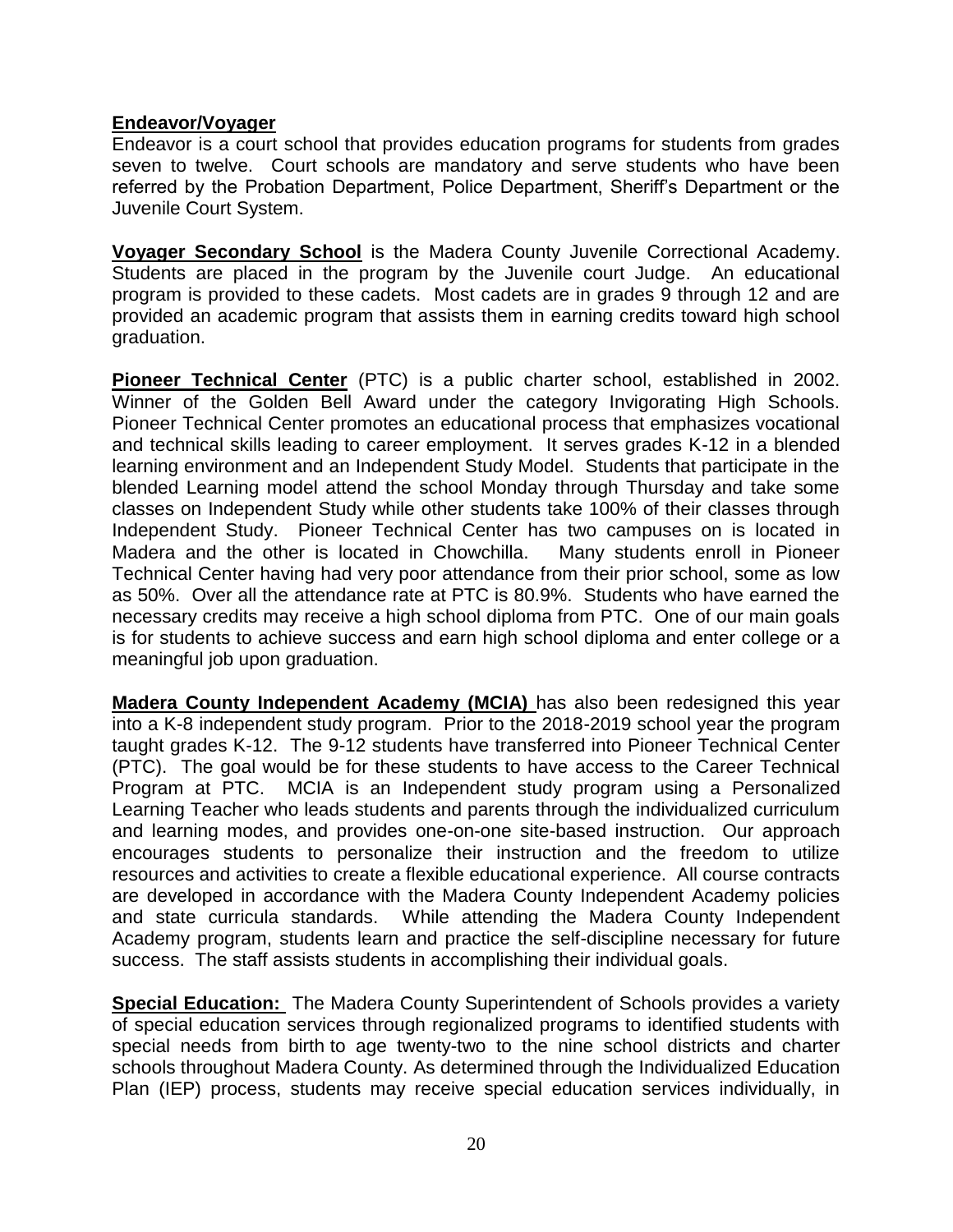small group settings, or in specialized classroom settings to address their developmental, physical, and socio-emotional needs.

Utilizing developmentally appropriate curricula aligned to state standards, instruction focuses on the individual needs of the students with an emphasis on functional life skills leading to independence. Students may receive related services such as speech/language therapy, occupational therapy, deaf/hard of hearing services, services for the visually impaired, specialized health care, counseling and adapted physical education.

**Youth Development:** Madera County Superintendent of Schools has actively pursued positive youth development through the following programs:

MCSOS Infant Program: provides integrated services to disabled children and their families/

Madera County Foster Youth Services Coordinating Program: The objective of the Madera County Superintendent of Schools Foster Youth Services Coordinating Program (FYSCP) is to ensure, in accordance with the law, that every foster youth residing in Madera County, is allowed a meaningful opportunity to meet the challenging state academic achievement standards to which all students are held.

Tobacco Use Prevention Education: Implements prevention and youth development programs emphasizing good character, building assets, and understanding tolerance.

### **MADERA COUNTY WORKFORCE INNOVATION AND OPPORTUNITY ACT-Title I and Title II**

### **Workforce Assistance Center:**

The Madera County Workforce Assistance Center is a partnership of community organizations providing a wide variety of services to the residents of Madera County. Services include access to employment opportunities, assistance with resume development and employment applications, on-line tools for job search, career research, and skills evaluation, as well as access to Adult Education, English as a Second Language, Citizenship classes, and information regarding available jobs and training services. All of the services at the Workforce Assistance Center are available to eligible Madera County residents aged 18 and over, and are provided by the various partner agencies located at the Center.

The Madera County Workforce Investment Corporation is housed within the Madera County Workforce Assistance Center and also provides services to eligible out-ofschool young adults between the ages of 16 and 24. All young adults who apply for services complete an individual assessment of their basic educational skills, aptitudes, and vocational interests. This assessment process results in the development of an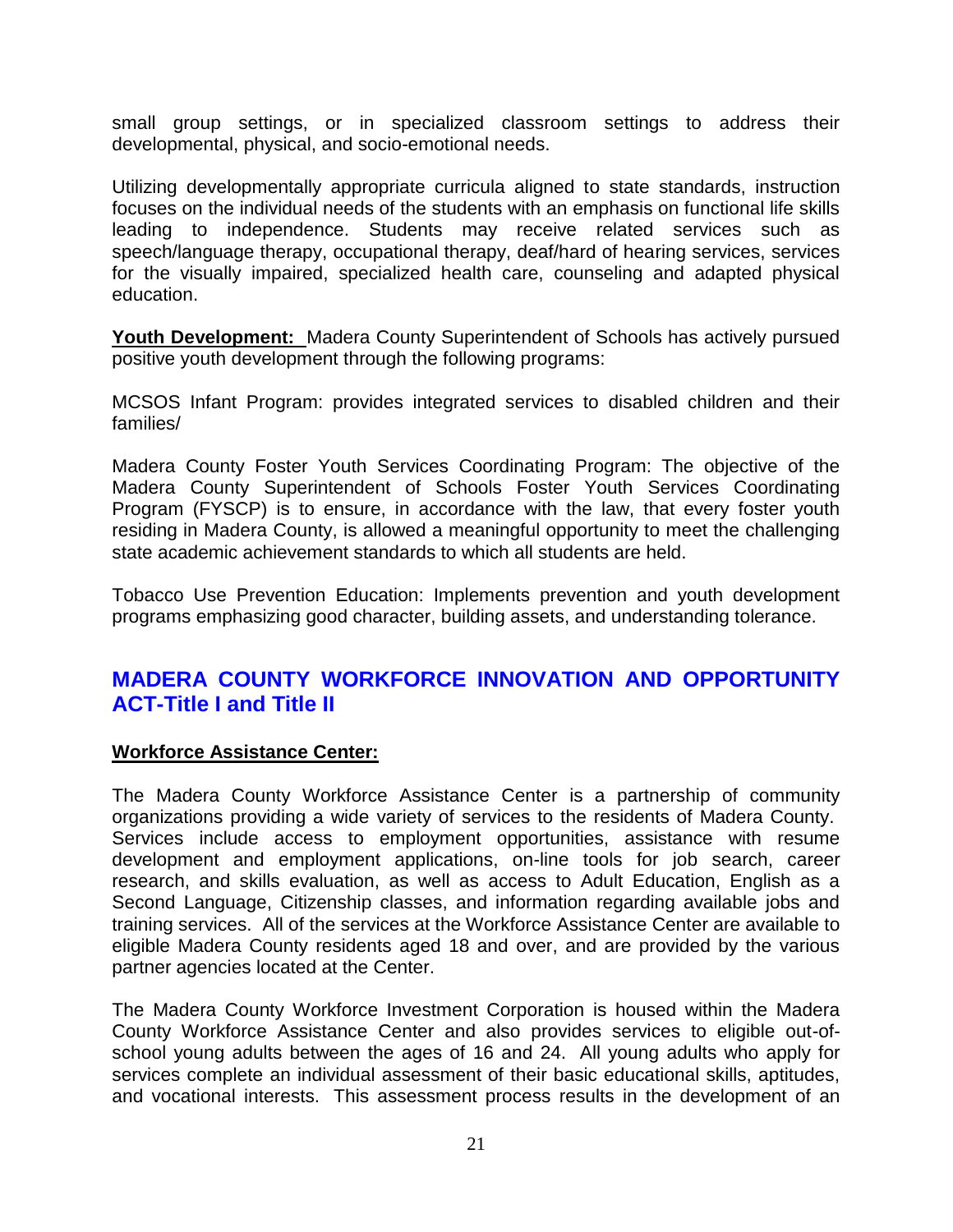individualized service strategy for each young person that outlines the programs and services that will be of most benefit to them.

Young adults between the ages of 18 and 24 are offered a comprehensive menu of services designed to assist them to transition into employment, advanced training, and/or postsecondary educational opportunities, with the emphasis on developing the skills needed for successful transition into economic self-sufficiency. The program offers a customer-centered approach with services designed to meet the needs of each individual, and includes: tutoring and study skills, alternative secondary education options, paid and unpaid work experience, occupational skills training, education combined with workforce preparation, leadership development, supportive services, adult mentoring, guidance and counseling, financial literacy education, entrepreneurial skills training, labor market information, postsecondary preparation and transition, and follow-up services. Young adults are offered opportunities for work experience in either subsidized or direct placements into employment. These young adults are also offered assistance with accessing continuing education, including assistance with a GED or HS diploma, if needed, or guidance in selecting and registering for appropriate postsecondary course work, as appropriate. Financial capabilities workshops are also offered by Madera Center staff, to help participants identify resources to help them pay for college, focusing on improving credit scores, raising income, increasing saving and reducing debt.

While quite comprehensive, all of these programs and services could benefit from higher levels of funding to allow for services to more youth and young adults in the community. There is a need for more focused collaboration and cooperative planning between agencies when grants are available to strengthen youth services and delivery systems. Planning is underway to strengthen the existing referral process between both the juvenile and adult divisions of the Probation Department, so that all staff members are familiar with the services available to young people through the Workforce Assistance Center. Designation of single points of contact at each department will help to streamline referrals between the agencies. In addition, regular presentations to Probation Department staff regarding the current programs and services being offered will assist in the development of appropriate referrals for services for individuals on probation.

### **MADERA COUNTY DEPARTMENT OF SOCIAL SERVICES**

The Madera County Department of Social Services (DSS) has responsibility for providing public assistance and social services to the citizens of Madera County. In addition to Child Welfare Services, DSS has developed several specific programs to address the problems of at-risk youth.

**Promoting Safe and Stable Families:** Madera County Department of Social Services received a planning allocation for Promoting Safe and Stable Families. PSSF services are administered by DSS in four categories: Family Preservation, Family Support, Time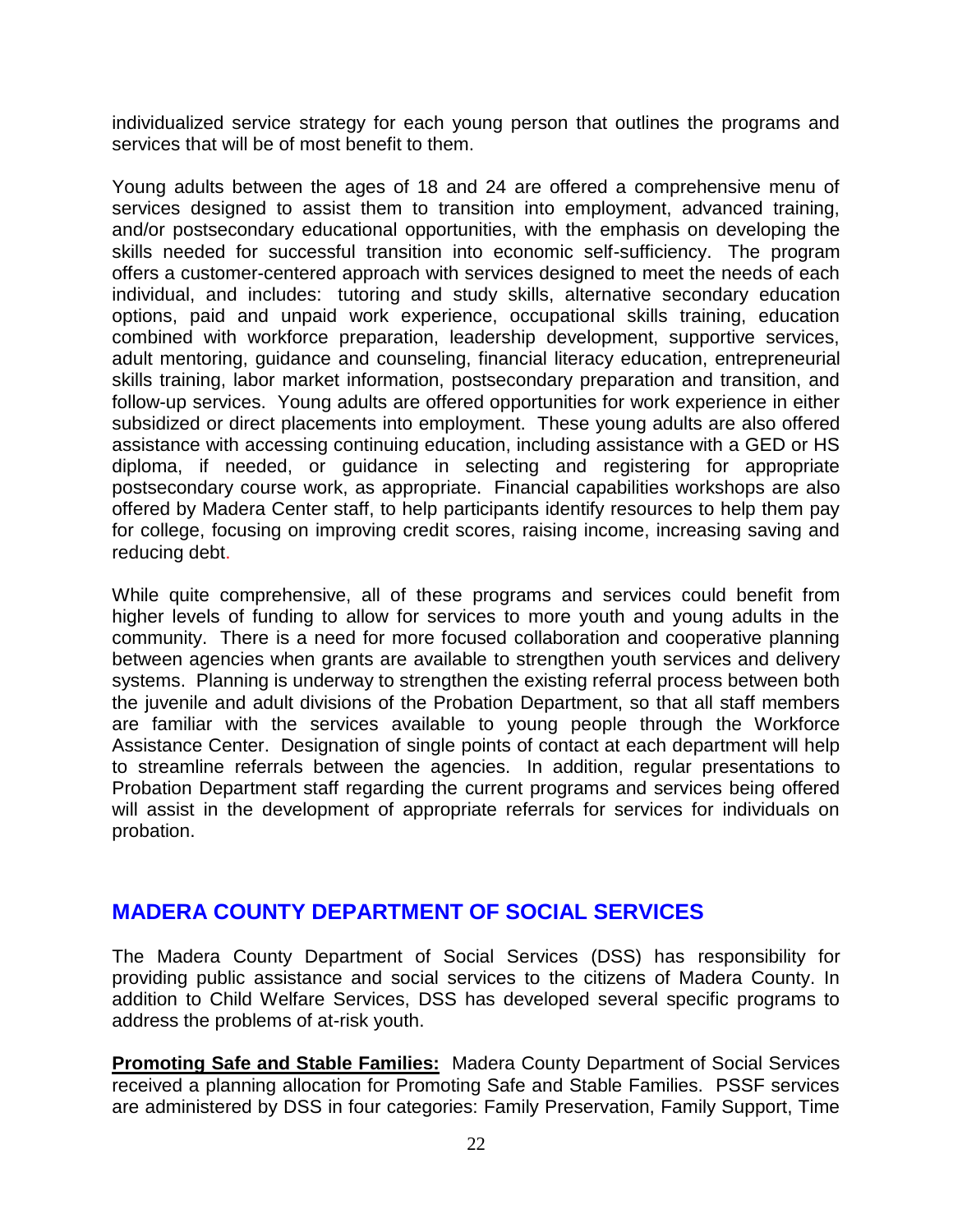Limited Family Reunification, and Adoption Promotion and Support. Each category focuses on a specific target population and offers services that can provide the need in that area. DSS uses PSSF, to fund both the Health Beginnings Program (HBP) and direct services.

Family preservation focuses on families in crisis with the imminent potential of the children's removal from the home. The services help maintain the safety of children in their own homes, support families preparing to reunify or adopt, and assist families in obtaining other services to meet multiple needs.

Family support services are voluntary and focus on services to strengthen the family and teach parents to alleviate stress and develop nurturing skills. They connect families with available community resources and include such activities as parenting education, health services, and a range of center-based activities.

Time Limited Family Reunification facilitates a reunification of the child safely and appropriately within a timely fashion. Services may include, but not limited to, counseling, inpatient, or outpatient substance abuse treatment services, mental health services, domestic violence, and transportation, among others.

Adoption Promotion and Support encourages adoption from the foster care system, when adoptions promote the best interests of children, including such activities as: pre and post adoptive services and those designed to expedite the adoption process and support adoptive families.

Clients served under these programs are extremely resource challenged, and often interact with multiple agencies. DSS has discovered families in crisis who are in need of alcohol and drug counseling services, early mental health and intervention services, assessment and treatment of high risk medical needs and developmental delays and intervention in the areas of domestic violence, immigration, housing, economic assistance and education.

**Cal-LEARN:** Cal-LEARN services are provided by an agreement between the Department of Social Services and the Public Health Department. The Cal-LEARN program is designed to assist pregnant and parenting CalWORKs teens in completing high school. Services include case management and referral, program compliance monitoring, counseling, parenting education, and mentoring**.**

It should be noted that the Public Health Department also administers the Adolescent Family Life Program. The AFLP and Cal-LEARN programs share common goals and purposes:

- Encourage pregnant and parenting teens to stay in school or return to school, earning a high school diploma or its equivalent.
- Employ case management services to link each adolescent parent to communitybased, multi-faceted referral networks (including education, health and social services).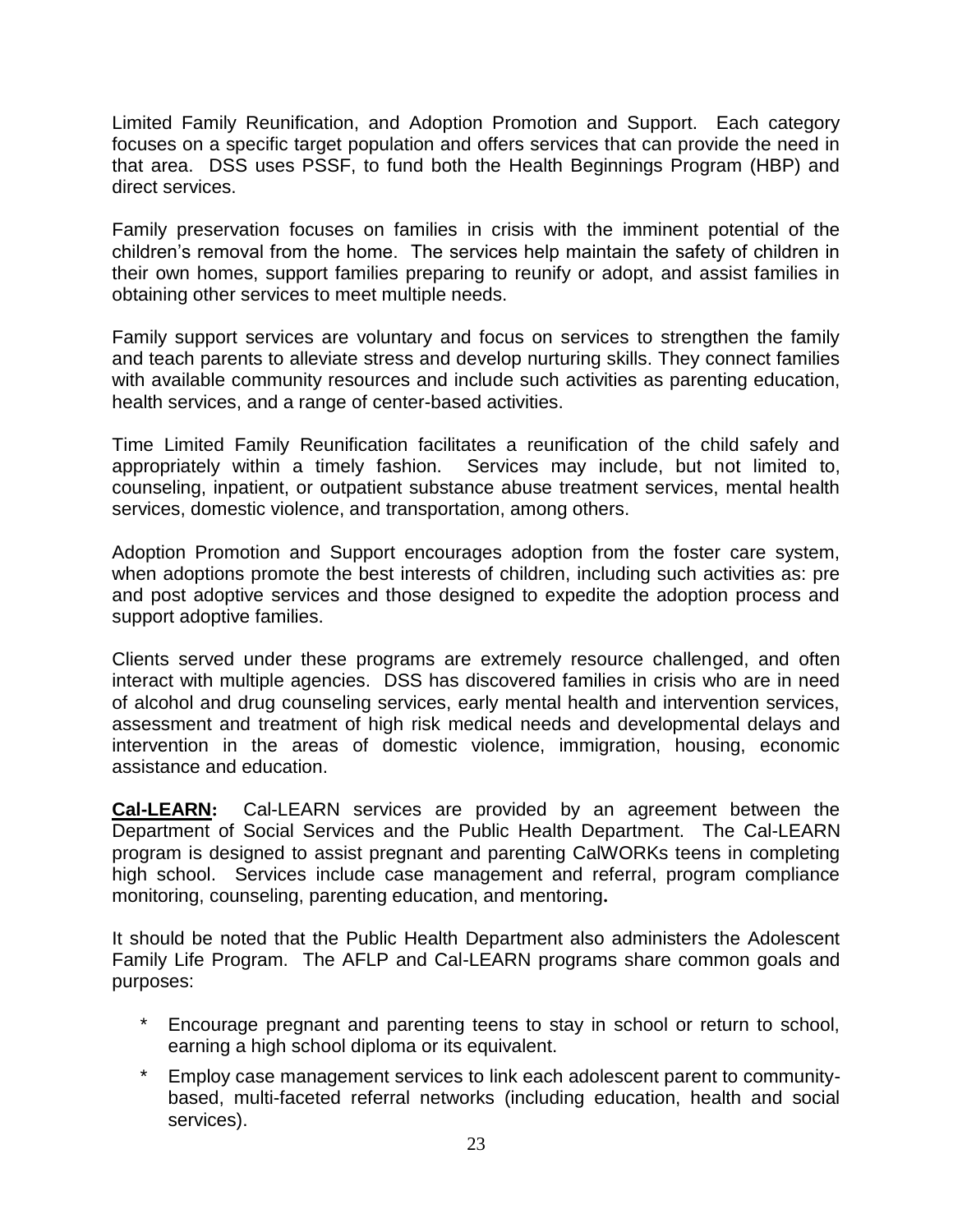**DART:** The Adolescent Family Life Program experienced dramatic program cuts this year, in response, the department of Social Services and Public Health formed the DART program. Cal Learn did not experience fiscal cuts. DART is considered a companion program to Cal Learn, provides comparable services to adolescent parents.

Both programs provide intensive case management services (differential response) often in lieu of referrals to child welfare. Both programs have the goal of preventing child abuse and repeat pregnancies, encouraging young parent to finish high school, and include program activities that teach young parents about the dangers of smoking, drinking, and use of illegal substances for their children and families. Further, young parents are taught techniques for engaging their infants and toddlers.

Children raising children still remains a societal struggle. Madera County has a disproportionate number of adolescent parents as compared to the state average. Adolescent parents and their children are at significantly higher risk of coming to the attention of Child Welfare Services and Probation. Examples of services provided to this population include: Parenting Skills; Housing, Substance Abuse/Smoking Education/Intervention; Linkage to Community Services. This program provides a safety net to these young parents and their families. With the recent budget reductions this program is no longer is a robust community service.

### **Transitional Housing Program - Plus**:

This program is for emancipated youth, exiting the Foster Care system. Youth live with host families and case management services are available to assist in the selfsufficiency process. The goal is to provide participants with a safe living environment while helping them learn safe life skills to achieve self sufficiency.

### **Interagency Placement Committee:**

The department of Social Services is an active participant in this committee. See page 5 and 6 for full details.

### **Independent Living Skills**:

Madera County has an active ILP program, which serves youth in out of home placement ages 16-21. In addition to case management services, the county engages all foster care youth in this age category in the Chaffee Assessment to help them identify areas that need to be addressed as they move toward self sufficiency. Additionally, the county contracts with the Ready Set Go Program to provide curriculum to the ILP groups that meets weekly. Nineteen workshops are held with foster youth from CWS and Probation. The focus is work readiness skills, life skills, leadership skills, and occupational skills.

### **Service Gaps Identified:**

\* Transportation barriers limit service delivery and access in the unincorporated and rural areas of the County.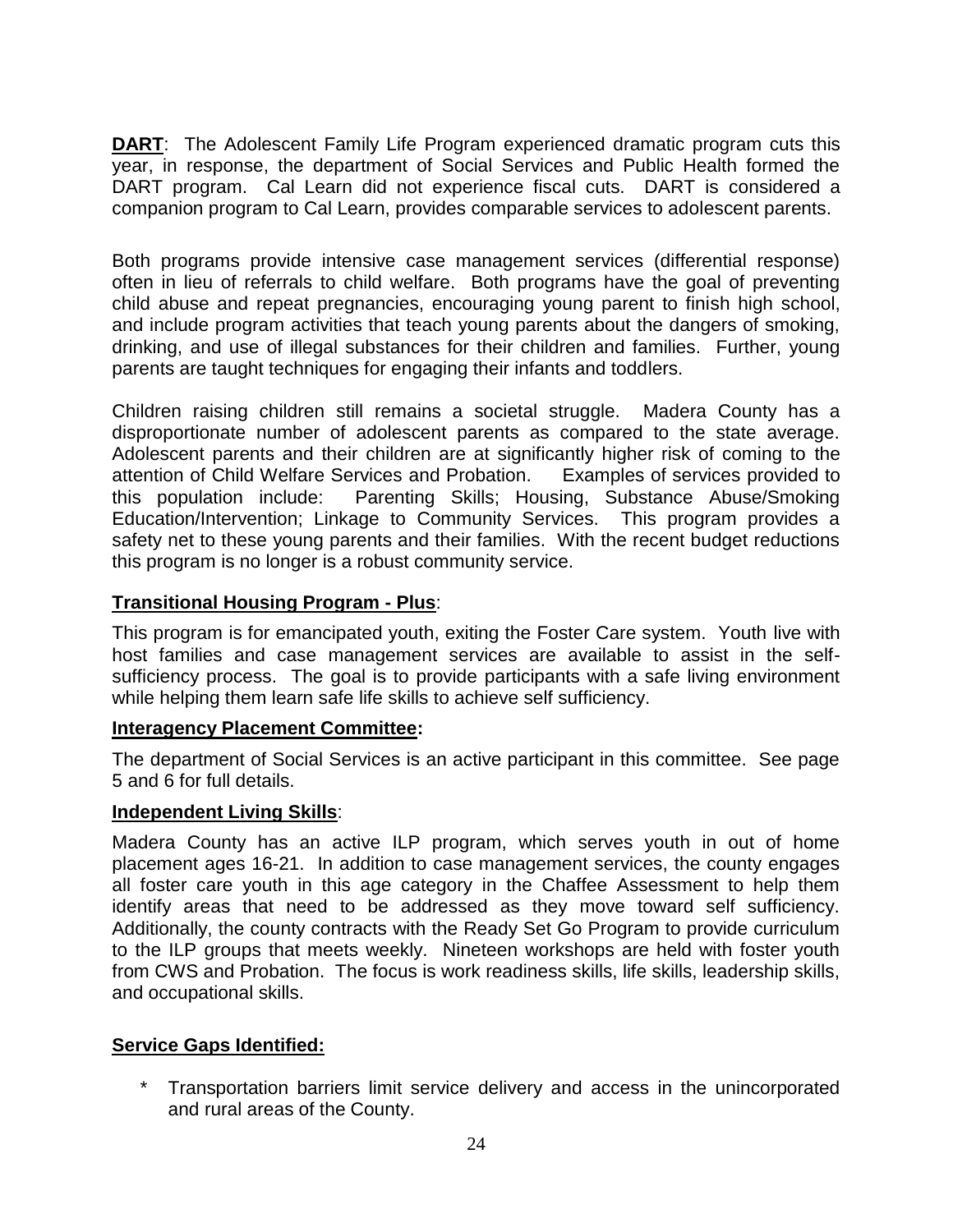- \* Increased pregnancy prevention services throughout the County.
- \* Lack of Community Based Organizations
- \* Lack of local services/resources

### **BIG BROTHERS BIG SISTERS OF CENTRAL CALIFORNIA**

The mission of BBBS is to help children and youth reach their potential through one-toone mentoring. Youth participating are shown, through national independent research and local outcome evaluations to do better in school, are less likely to begin using drugs and alcohol, and less likely to engage in risky behaviors such as gang participation and teenage pregnancy. Eligible youth are involved in the school free-and-reduced lunch program, may have an incarcerated parent, or live in a single parent or non-traditional parent household.

The comprehensive screening process of our program assures that we have done everything possible to ensure the safety of the children we serve. The staff of BBBS are professionally qualified in the areas of counseling and crisis intervention and provide regular and consistent support to all matches. Each match has individualized goals and outcome objectives concentrating on promoting positive growth and development. The program also provides empowerment training which familiarizes parents, children and volunteers on child abuse prevention. BBBS is headquartered in Fresno with satellite offices in Madera, Chowchilla, Oakhurst, and Visalia. The organization serves four counties that include Fresno, Kings, Madera, and Tulare counties. In 2017-18 over 1,000 children were served.

### **Madera BBBS**

BBBS serves a greater percentage of children living in poverty, given the local demographics. Big Brothers Big Sister's goal is to take our program to more children with our commitment to help these underserved youth become confident, competent and caring adults. Studies have proved that children that are mentored do better in school, are less violent and avoid drugs and alcohol.

### **Existing and New Programs**

**Community Based-** In the Community Based program, the youth and the adult meet between two to four times a month, spending time together in activities that build friendship and trust. Activities may include attending arts or sports events, playing games, participating in educational activities, helping with homework, or just hanging out together.

**High School Bigs –** The HSB program provides mentoring matches between High School and Elementary School students. Group meetings occur once per week for an hour and a half at the school site.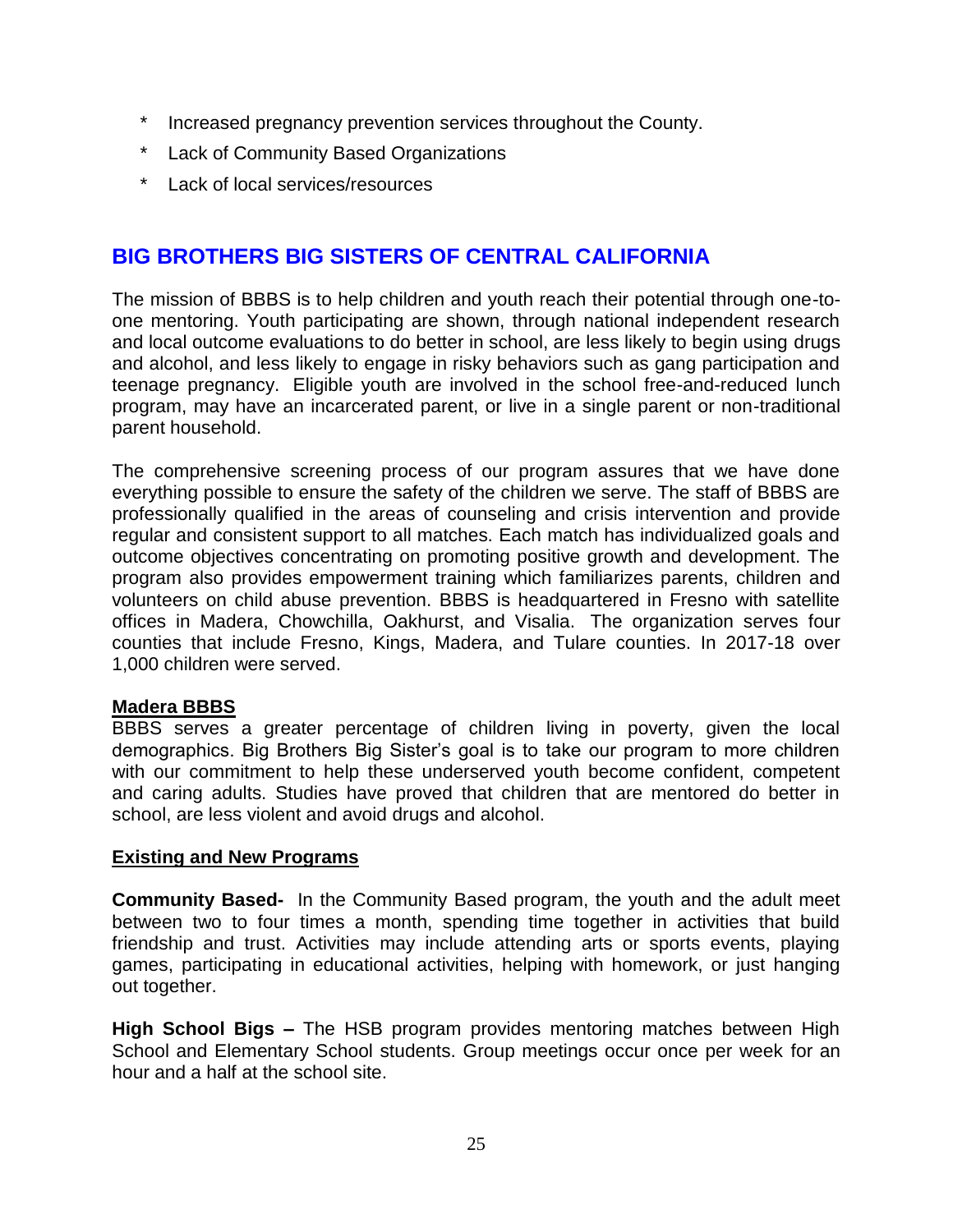**Lunch Buddies**- Lunch Buddies program provides mentoring matches between volunteers ages 18 and above at a school site. One-to-One meetings occur once per week for a minimum of one hour.

**Bigs in Blue** is a specialized program geared toward members of public safety. Due to the nature of their careers, volunteers in this program have the ability to mentor as Community Based, Lunch Buddies, or a hybrid of both programs. Mentors meet with their mentees between 2-4 times a month.

**Beyond School Walls** provides career readiness for middle school youth at the site where their mentors work. Students benefit from being mentored one-to-one by a volunteer in the career they wish to pursue. Since October 2018, leaders of Valley State Prison, Chowchilla Unified School District and BBBS came together to bring this program to the students of Wilson Middle School. The launching date of the program is April 24, 2019 and is the first of its kind in the Central Valley.

## **Law Enforcement Agencies**

### **MADERA COUNTY SHERIFF'S OFFICE**

The Sheriff-Coroner of Madera County is an elected official administering 85 sworn deputies, approximately 20 members of the Sheriff's reserve and 28 support personnel. A 20-member volunteer "Citizen Patrol" auxiliary further serves the department. The Sheriff's Department operates a main office just outside the east boundary of Madera City limits, with a new substation in Oakhurst set to open in May 2010. Due to the rural nature of the county, the Sheriff's jurisdiction is divided into eight patrol beats covering large, often sparsely populated areas.

The Sheriff's Department has several dedicated enforcement programs. These include the multi-agency Narcotics and Gang Enforcement Team. The Department also partners with other agencies including Alcohol Beverage Control, California Highway Patrol, and related county departments including the Departments of Correction, Probation, and the Office of the District Attorney.

### **MADERA POLICE DEPARTMENT (MPD)**

"The City of Madera appoints its Chief of Police. The Chief of Police, one Commander and three Lieutenants manage 70 sworn officers, 35 non-sworn, 14 volunteers and 7 chaplains. The Department supports a Detective Division (6 officers and a sergeant), Special Investigations unit (4 MPD officers, Chowchilla Officer, Probation Officer, Sheriff's Deputy, CHP Officer and MPD sergeant), one officer on the countywide Narcotics Enforcement Team, two School Resource Officers assigned to the Madera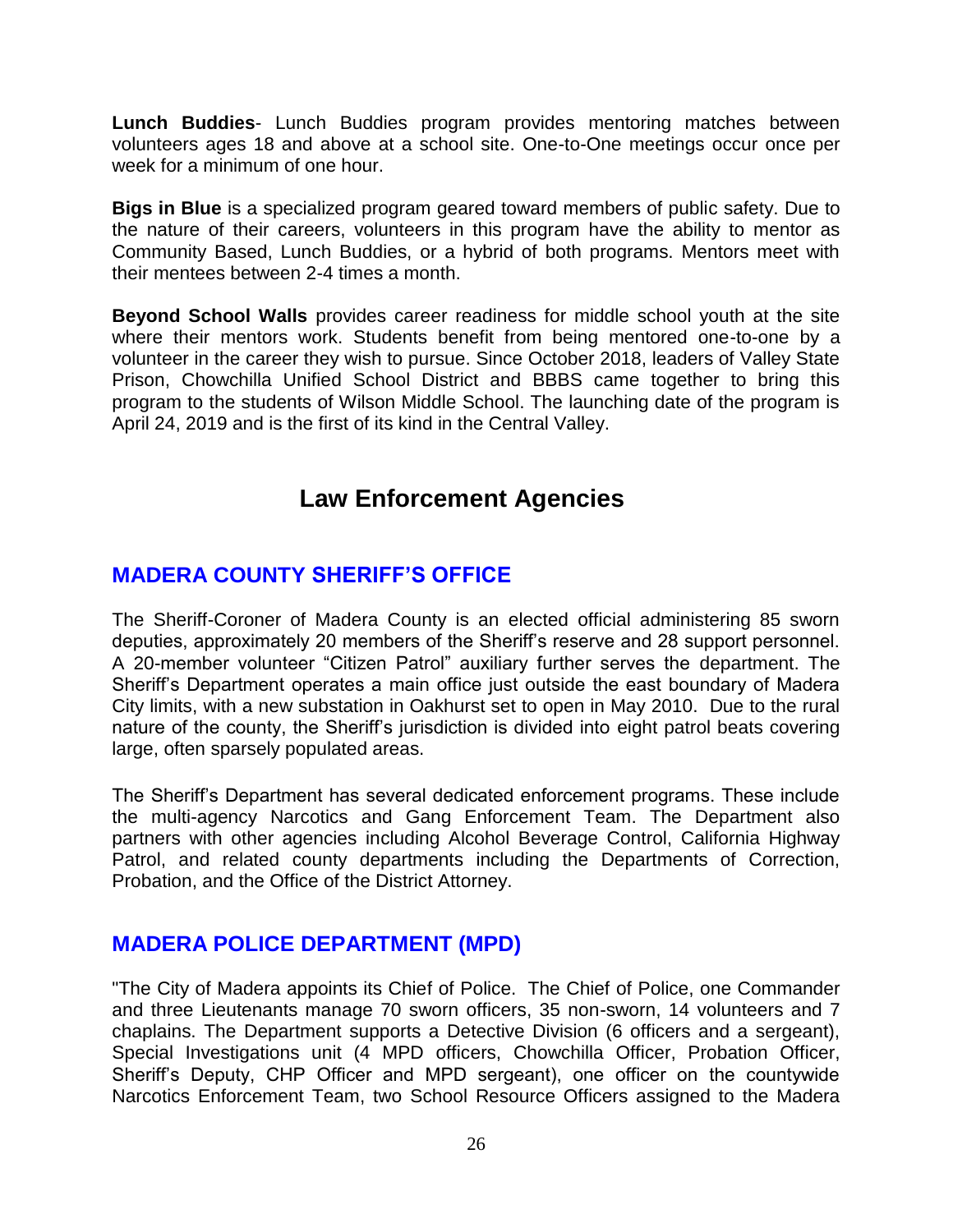Unified School District, one Housing Authority Officer and two GREAT Officers. The remaining personnel are assigned to patrol functions.

The Madera Police Department strives to make Madera a safer community through an effective policing model identified by three tenets:

- Solving problems, orienting toward crime, not just criminals
- Asking citizens to reassert their role in crime reduction and community livability
- Being accountable, taking responsibility for the level of crime

Effective policing is an evolving strategy that alters the fundamental way in which the police fight crime and respond to other problems in the community. It means having officers in neighborhoods working cooperatively with people to address the problems of crime, drugs, disorder, fear, and other elements that have a disruptive influence on the quality of life in our city. Effective policing is not soft on crime. In many ways, it is tougher on crime than traditional policing because it has, as a basic tenant, a problemsolving orientation. Effective policing is based on the realization that most crimes are solved with information that comes from people. The better our relationship with people, the more information we will have at our disposal to combat crime.

Effective policing is a partnership involving all affected participants from government, neighborhoods, social, civic, educational, and religious groups to identify, address, and solve problems. Effective policing is empowerment, creating a sense of joint ownership for reciprocal behavior, skills, and attitudes which allow members of "communities" and officers to express their concerns. Through that expression of concerns, crime, livability, and economic conditions can be impacted. Effective policing is accountability, placing shared responsibility for solving problems on citizens, police, government, civic, and social agencies. Effective policing is problem solving, the identification of criminal and disruptive behavior patterns to develop methods and solutions for permanent resolution.

### **Madera Police Department Kids Camp:**

The Camp has been an overwhelming success with over 100 kids attending annually. The camp consisted of a four-day kid's camp for third through fifth graders ran by police personnel. The camp had a sports theme teaching the importance of physical education, good health, and education. The camp also incorporated a daily guest speaker. The guest speakers were from various professional fields, such as Law Enforcement, Fire, Military, and College Athletes (Fresno State Football). We are in the planning stages for our fourth annual Kids Camp with an estimated enrollment of over 100 third through fifth graders.

### **School Resource Officers:**

The School Resource Officers (SRO) is charged with the responsibility of maintaining a safe environment at the Madera High North and South school and middle school campuses as well as surrounding areas. The SORs coordinates activities between the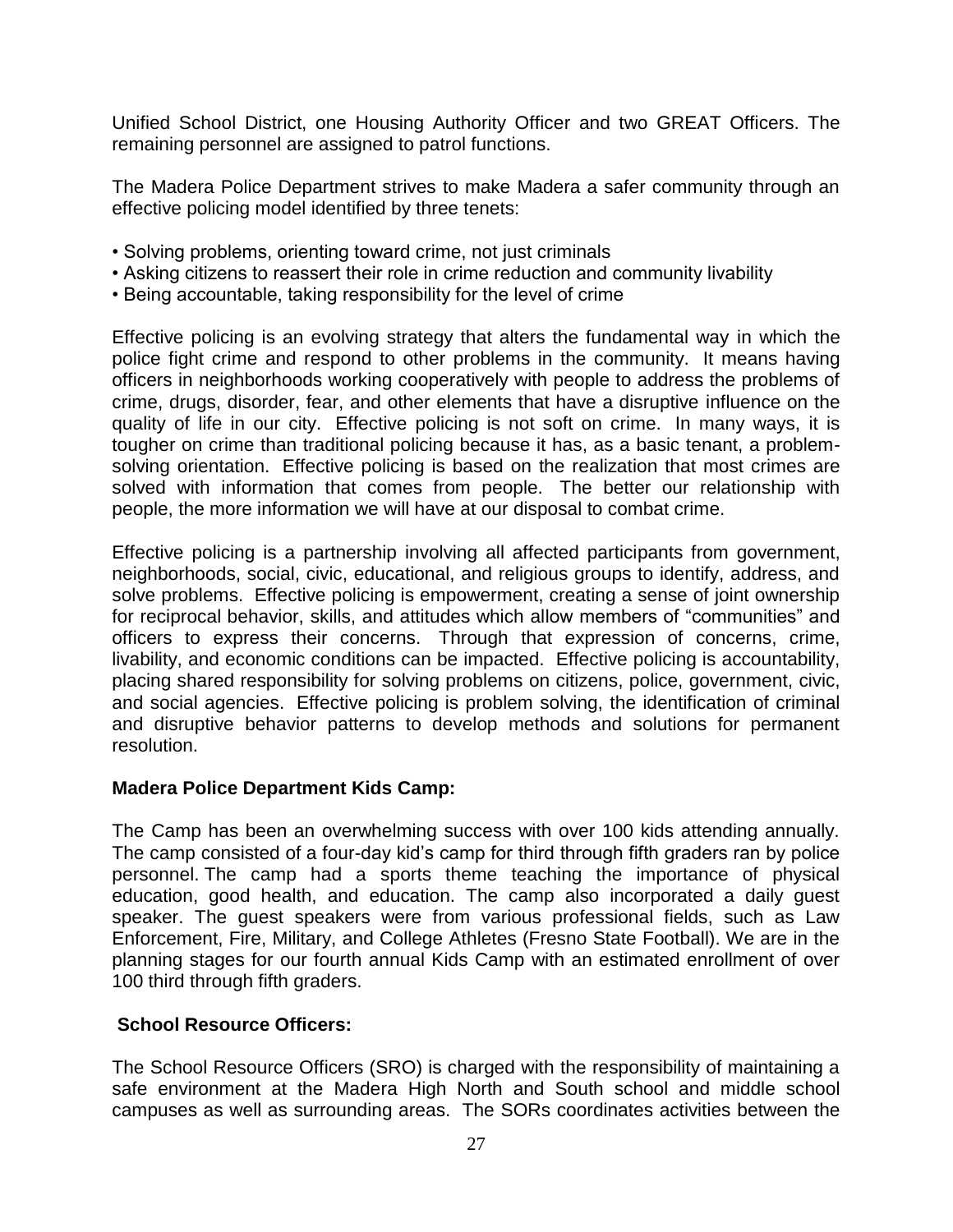schools, probation system and the courts. The SROs directly represent the juvenile justice system on the middle school and high school campuses. Whenever a juvenile breaks the law the SOR will conduct the investigation and, if necessary, affect an arrest. The SOR also assists in coordinating rallies, necessary traffic control and the security of other special events. The SOR assists with the administration of onsite school security forces. This includes enforcing school policies such as dress code, disturbances and out of control students. SORs may also act as a counselor to students regarding problems on or off campus relating to home, personal or other problems. In this role, matters are kept confidential. The SOR will also assist the student in seeking proper guidance and will contact and refer special problems to an appropriate agency. The Gang Resistance Education and Training (G.R.E.A.T.) Program is an [evidence-based,](https://www.great-online.org/Home/About/Evaluation) national and international gang and violence prevention program that has been building trust between law enforcement and communities for almost 30 years.

**G.R.E.A.T. Program:** is intended as an immunization against delinquency, youth violence, and gang membership. It is designed for children in the years immediately before the prime ages for introduction into gangs and delinquent behavior. The G.R.E.A.T. Program is built around school-based, law enforcement officer-instructed classroom curricula. It provides a continuum of components for children and their families. These components include a 6-lesson elementary school curriculum, a summer component, and a family's component. The G.R.E.A.T. curricula has been delivered to more than 2,300 Madera children, allowing law enforcement to foster strong relationships with these students, as well as their schools and community. Since its inception, G.R.E.A.T. has developed partnerships with nationally recognized organizations, such as Boys & Girls Clubs of America, Inc.; Families and Schools Together® ; and the National Association of Police Athletic/Activities Leagues, Inc. These partnerships encourage positive collaboration among the community, parents, schools, and law enforcement.

### **CHOWCHILLA POLICE DEPARTMENT (CPD)**

The Chief of Police, employed by the City of Chowchilla, supervises a department of 19 sworn officers and 9 support personnel. The Chowchilla Police assume similar responsibilities to the Madera Police Department.

CPD has two full time Campus Resource Officers, one assigned to Chowchilla Union High School and one assigned to Chowchilla Elementary Schools. The Campus Resource Officer (CRO) concept was introduced to Chowchilla in 1998 through a cooperative effort between the Chowchilla Police Department and local school districts. The goals of the CRO Program are to ensure that our school campuses are safe environments for learning and to increase positive interaction between youth and the police department. In cooperation with school staff, the Campus Resource Officers attempt to provide alternative solutions for our youth when they are faced with a problem. The CROs works closely with the Gang Liaison Officer, MADNET and Madera PD SIU Detectives, and school personnel to keep the influence of gang activity and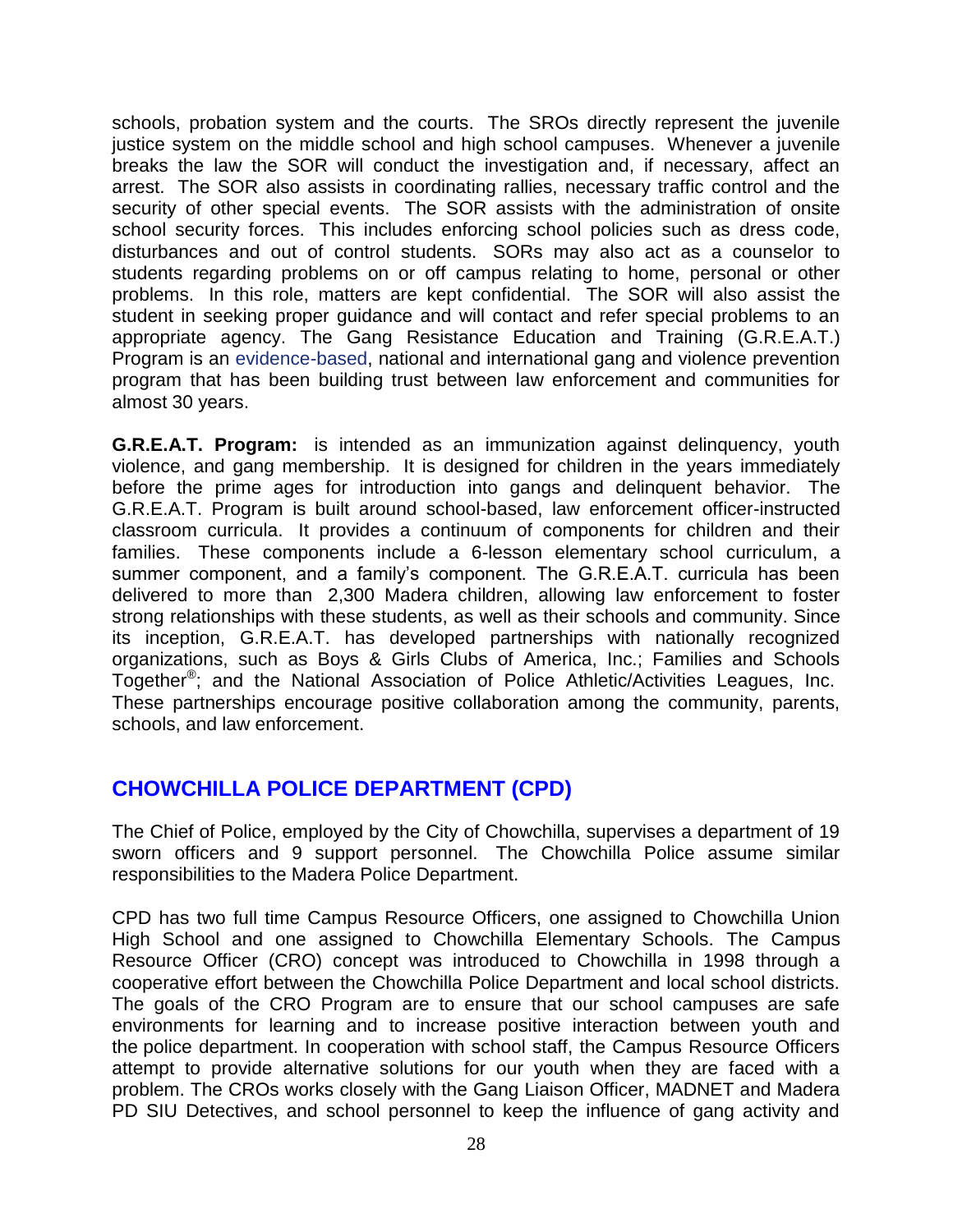drug use low among our middle and high school age students. Both current Campus Resource Officers go the extra mile by being involved with our youth. Officer Ochoa is the lead person in valuable CUHS prevention programs. Officer Magallanes works for the CESD and organizes safety/awareness presentations tackling issues such as gang awareness and internet safety.

Chowchilla City Police Officers Association in very active in the community and with the youth. They consist of the sworn and non-sworn officers of the Chowchilla Police Department and function primarily as their bargaining unit. Each year they help fund youth programs in the City of Chowchilla.

Chowchilla CPOA participates in their annual toy and coat drive each year during Christmas. They receive hundreds of toys and coats which are given out to school aged children living in the community. Their yearly goal is to provide children with coats during the cold winter months and toys for their Christmas celebration. CPOA also sponsors a youth little league baseball team and youth girls softball team. They will also sponsor any other boys or girls sport program when asked to do so. They also have two officers who are coaches on the high school football teams. Their Chief of Police is also a very active member in the Big Brothers Big Sisters youth mentoring program. Their Police Commander is the high school varsity baseball head coach. Each of them is in constant contact with the youth and those other organizations within the community which support youth programs and mentoring of youth.

### **Service Gaps Identified:**

Review of law enforcement documents and interviews with key respondents suggest the following gaps in service to juveniles in the county:

- Inadequate recreational activities for youth and children.
- \* Difficulties in providing law enforcement services in rural and un-incorporated areas.
- \* Need for increased multi-agency law enforcement sweeps.
- \* Inadequate number of school resource officers.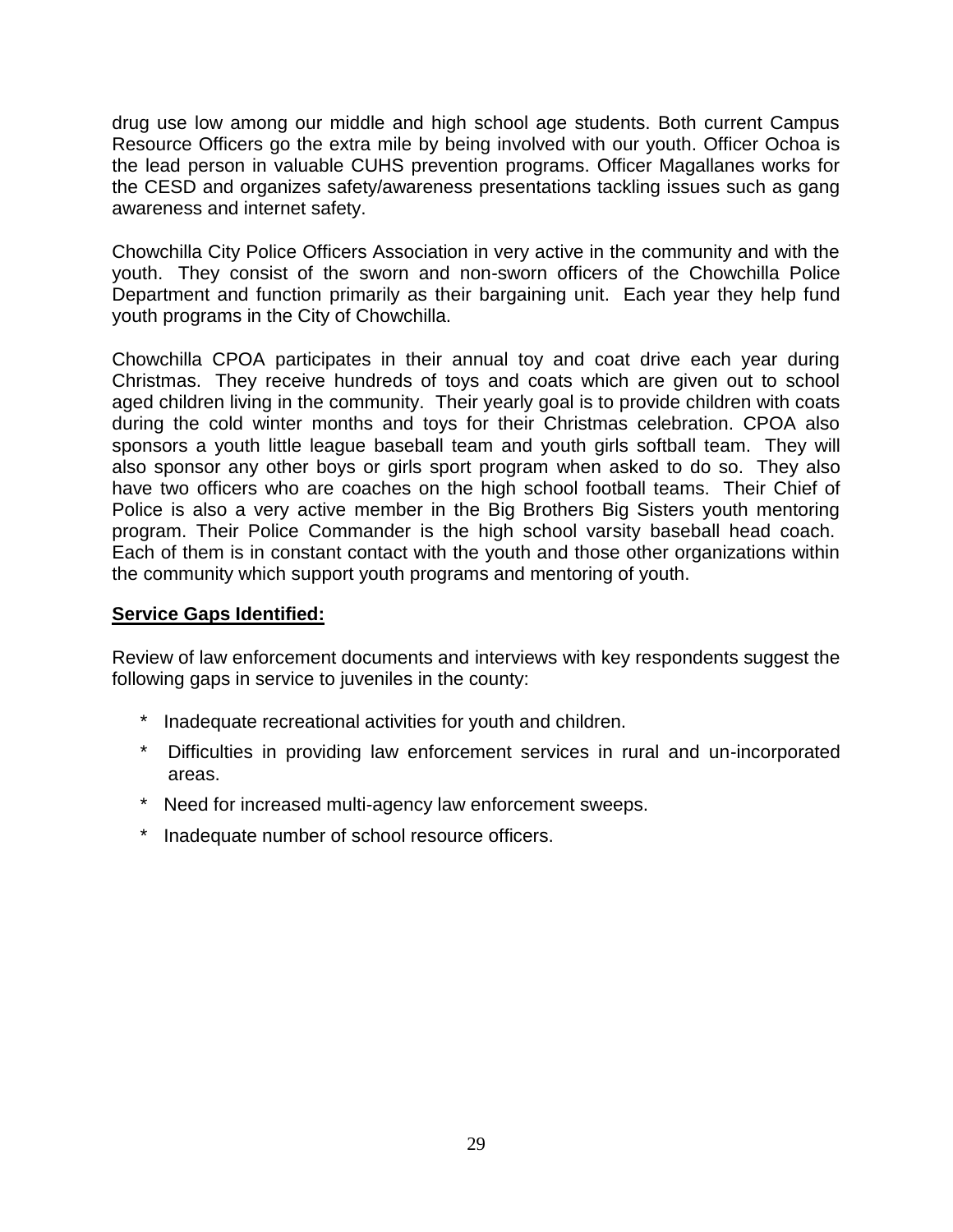### **2019-20 PROGRAM ASSESSMENT AND PRIORITIES**

The Juvenile Justice Coordinating Council remains committed to the idea of collaboration and interagency projects in addressing the problems described above. The following matrix of services and the remaining gaps caused the Juvenile Justice Coordinating Council to examine in detail the important systems in this collaboration, focusing on the Juvenile Justice System, the Behavioral Health Department, the County Office of Education and the Department of Social Services.

### **EXISTING PROGRAMS**

Madera Narcotics Enforcement Team (MadNet) Extra Special Parents Program

Tobacco Use Prevention Education (TUPE) Promoting Safe and Stable Families Alcohol and Drug Prevention Cal-Safe Police Explorers **Parenting Education Classes** Drug Resistance Education Parent Education Classes **Life Skills** 

Probation Officers in Schools

Court Day School Community Service **INCAPACITATION** Restitution **Correctional Academy** Foster Care **Care Access Care Access Foster Care** Juvenile Hall Group Home Placements Electronic Monitoring Student Attendance Review Board (SARB) Behavioral Health Crisis Counseling

### **PREVENTION INTERVENTION**

Community School Friday Night Live and Club Live **Behavioral Health Services/Alcohol & Drug** 

CalLearn **SUPPRESSION** Adolescent Family Life Program Independent Living Program

> New Choices/Corrective Thinking Aggression Replacement Therapy